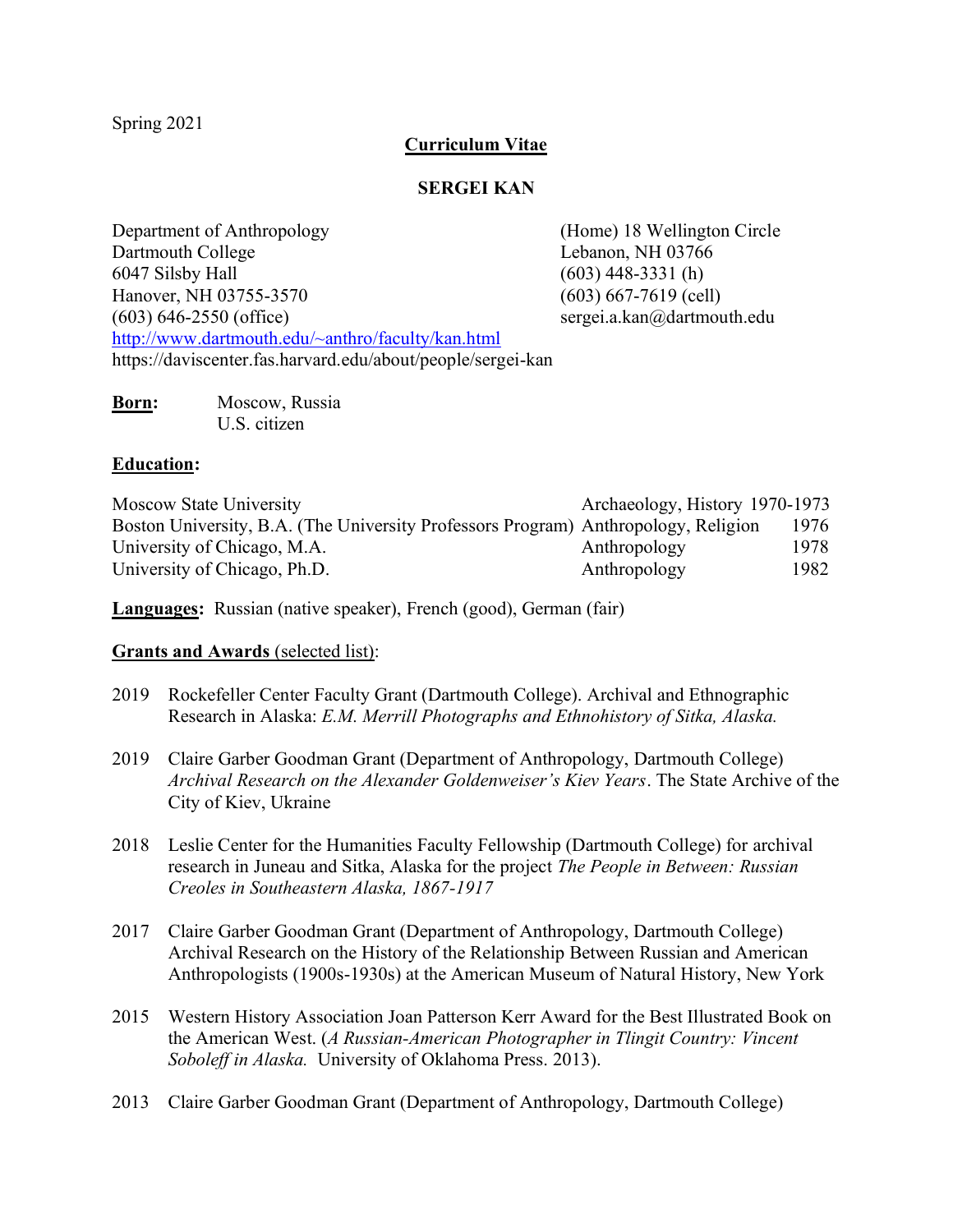Preparing a Second Edition of *Symbolic Immortality* Monograph.

- 2012 Claire Garber Goodman Grant (Department of Anthropology, Dartmouth College) The Robert H. Lowie Papers. Archival research at the Bancroft Library, University of California, Berkeley.
- 2011 Claire Garber Goodman Grant (Department of Anthropology, Dartmouth College) "Edited Volume Based on the Proceedings Based on the International Conference Dedicated to the 150th Anniversary of Lev Shternberg."
- 2010 Claire Garber Goodman Grant (Department of Anthropology, Dartmouth College) "Vincent Soboleff: A Russian-American Photographer in Tlingit Country."
- 2010 Leslie Faculty Fellowship, Humanities Institute, Dartmouth College. Biographies of Sergei Kostrometinoff (1854-1915) and Andrei Kashevaroff (1863-1940), Prominent Alaska Creoles.
- 2008 Alaska Humanities Forum Grant. "The Vincent Soboleff Photographic Collection and the Ethnohistory of Killisnoo, Alaska" (Part II).
- 2008 Claire Garber Goodman Grant (Department of Anthropology, Dartmouth College) "Alexander Goldenweiser's Politics."
- 2006 University Professors Program Alumni Award for High Professional Distinction. Boston University, May 13, 2006.
- 2006 National Science Foundation (Arctic Social Science Program, \$40,000) (with Steve Henrikson). Conference of Tsimshian, Haida and Tlingit Clans, Sitka, Alaska, March 22-25, 2007.
- 2006 American Philosophical Society. Phillips Fund for Native American Research. Ethnographic and Archival Research in Southeastern Alaska, October-November, 2006.
- 2006 Alaska Humanities Forum Grant. "The Vincent Soboleff Photographic Collection and the Ethnohistory of Killisnoo, Alaska" (Part I).
- 2006 Claire Garber Goodman Grant (Department of Anthropology, Dartmouth College) "The Vincent Soboleff Photographic Collection and the Ethnohistory of Killisnoo, Alaska."
- 2003 Claire Garber Goodman Grant (Department of Anthropology, Dartmouth College) to cover manuscript preparation expenses involved in completing the book (I am co-editing) "Coming to Shore: Northwest Coast Ethnology, Traditions and Visions," which is being published by the University of Nebraska Press.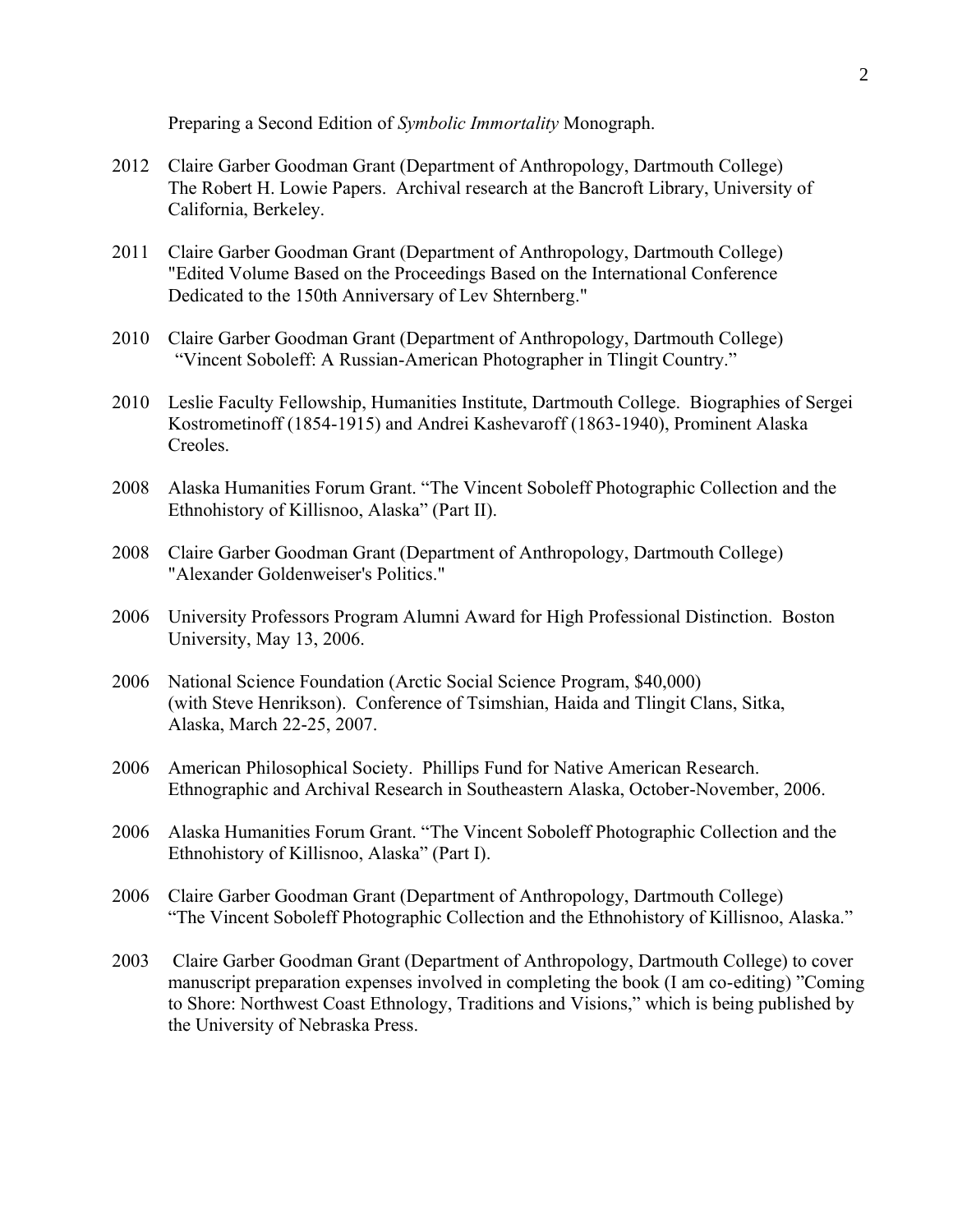- 2003 Awarded Senior Faculty Grant (Dartmouth College) for the Winter Term 2003 for the writing of the monograph "Lev Shternberg (1861-1927), Russian Revolutionary Populist, Anthropologist, Jewish Activist."
- 2001 International Research & Exchanges Board (IREX) Short-Term Travel Grant "Lev Shternberg (1861-1927), Russian Revolutionary Populist, Anthropologist, Jewish Activist" (Research in the St. Petersburg Branch of the Archive of the Russian Academy of Sciences, August-September 2001)
- 1999 Rockefeller Social Science Grant (The Nelson A. Rockefeller Center at Dartmouth College): "Lev Shternberg (1861-1927), the Founder of Modern Russian/Soviet Anthropology."
- 1999 National Endowment for the Humanities Fellowship for College Teachers: "Lev Shternberg (1861-1927), the Founder of Modern Russian/Soviet Anthropology."
- 1998. Susan and Gib Myers 1964 Faculty Fellowship (Dartmouth College)
- 1998 Claire Garber Goodman Grant (Department of Anthropology, Dartmouth College) "Lev Shternberg (1861-1927), the Founder of Modern Russian/Soviet Anthropology." (Research on the Shternberg Collection, St. Petersburg Branch of the Archive of the Russian Academy of Sciences, September 1998)
- 1993 National Endowment for the Humanities Fellowship for College Teachers and Independent Scholars: "Tlingit Culture and Christianity--a Comparative Ethnohistory of the Native/Missionary Encounter in Southeastern Alaska, 1830-1980"
- 1993 American Council of Learned Societies Fellowship/Grant-in-Aid: "Tlingit Culture and Christianity--a Comparative Ethnohistory of the Native/Missionary Encounter in Southeastern Alaska, 1830-1980"
- 1991 American Council of Learned Societies Grant-In-Aid for Ethnographic and Ethnohistorical Research on Tlingit Christianity
- 1990 The Before Columbus Foundation 1990 American Book Award (*Symbolic Immortality;*  Smithsonian Institution Press; 1989)
- 1990 National Endowment for the Humanities Summer Stipend for Research on "Comparative Ethnohistory of Native/Missionary Encounter in Southeastern Alaska, 1830-1980."
- 1990 American Philosophical Society Phillips Fund Grant for Ethnohistorical Research on Tlingit Missionization
- 1987 American Society for Ethnohistory 1987 Robert F. Heizer Prize for the Best Article in the Field ("The Nineteenth-century Tlingit Potlatch: a New Perspective." *American Ethnologist* 13 [2]:191-212)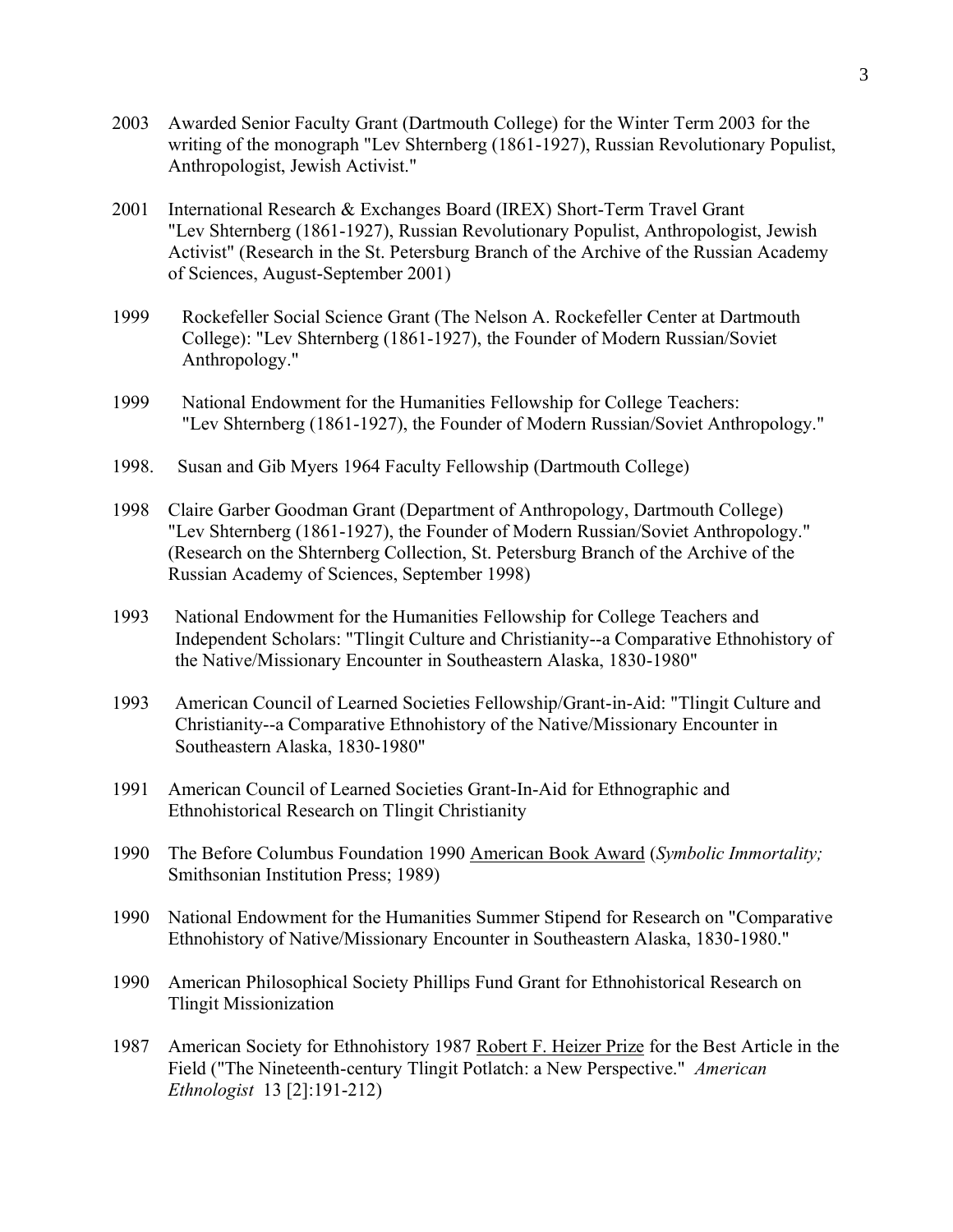- 1987 Wenner-Gren Foundation for Anthropological Research, Inc. Grant-in-Aid: "Tlingit Potlatch in the 1980s: Tradition and Innovation"
- 1983-84 National Endowment for the Humanities Translation Grant: "Russian Missionary Sources on the Culture and History of the Tlingit Indians of Alaska (1880s-1900s)"
- 1979 The Jacobs Research Funds (Whatcom Museum of History and Art)-- Grant for Ethnographic Research among the Tlingit of Southeastern Alaska
- 1976-79 Special Humanities Fellowship, University of Chicago
- 1976 Summa cum laude
- 1976 Phi Beta Kappa Society
- 1976 College Prize for Excellence Anthropology, Boston University

# **Research and Teaching Interests:**

History of Anthropology Anthropology Death and Dying Jewish Diaspora Ethnohistory Anthropology of Religion Russian Colonialism in Alaska and Siberia Indigenous Alaskans

# **Teaching Experience**

Professor of Anthropology, Dartmouth College, 2019-present Professor of Anthropology and of Native American Studies, Dartmouth College, 1998-2018 Affiliated Faculty, Russian Department, Dartmouth College, 2008 - present Affiliated Faculty, Jewish Studies Program, Dartmouth College, 1996-1999; 2016-present

Associate Professor of Anthropology and of Native American Studies, Dartmouth College, 1992-1998

Assistant Professor of Anthropology and Native American Studies, Dartmouth College, 1989-1992

Assistant Professor of Anthropology, University of Michigan, Ann Arbor, Michigan, 1983-1989

Part-time Assistant Professor of Anthropology, Northeastern University, 1981-1983

Lecturer in Anthropology, University of Massachusetts, Boston, 1982-1983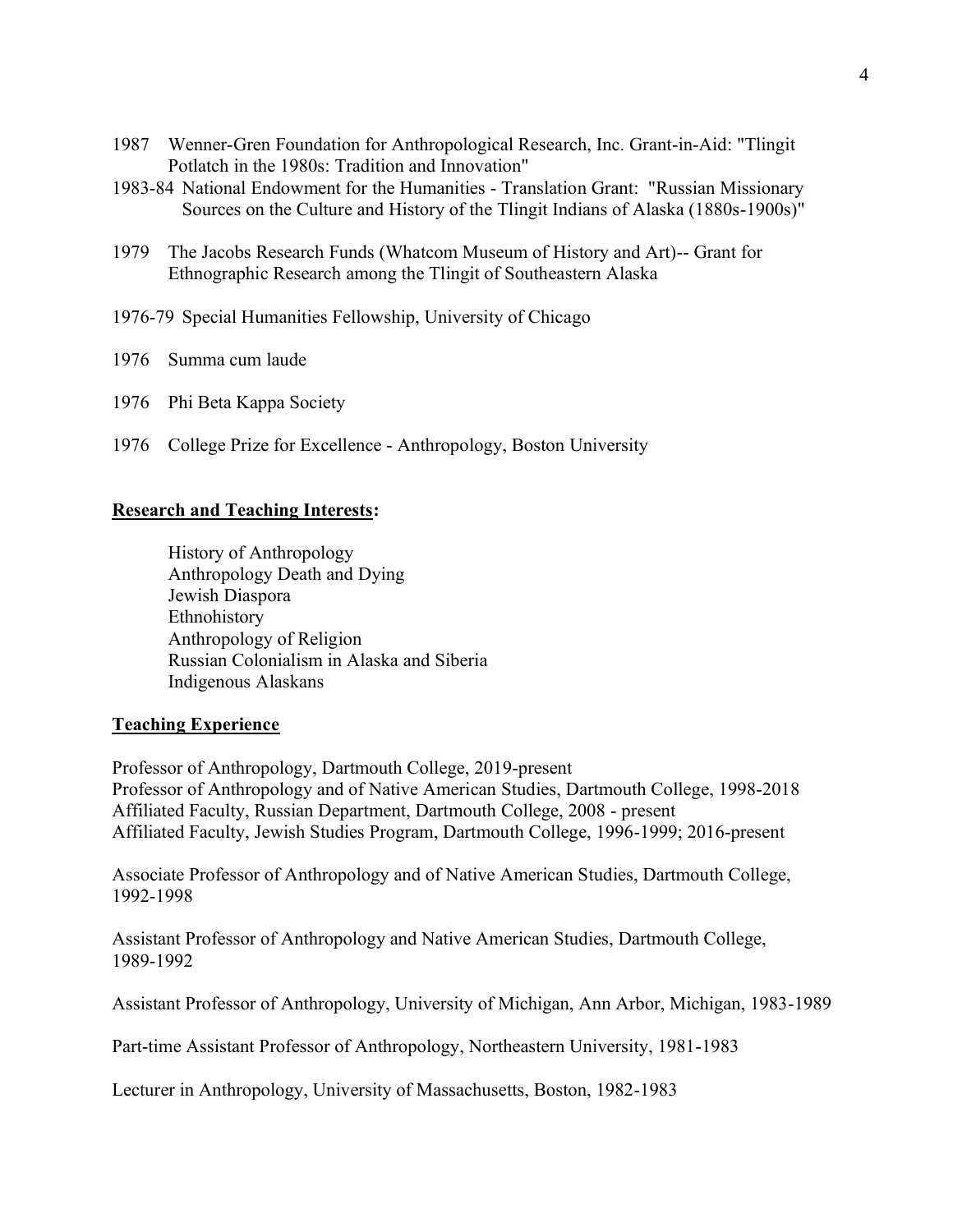## **Additional Academic Affiliations**:

Associate, Davis Center for Russian and Eurasian Studies, Harvard University 2000-present

#### **Research Experience:**

Ethnographic and Ethnohistorical Research in southeastern Alaska (August 1979-August 1980; August-September 1984; August-September 1987; November 1991; May 1993; July-August 1995; August 1997; November 2002; October 2004; October-November 2006; September 2007; August 2010; June 2014; March 2015; November 2015; September-October 2018)

Archival Research on the History of Russian Anthropology, St. Petersburg Branch of the Archive of the Russian Academy of Sciences and Other Major Archives in St. Petersburg (September 1998; August-September 2001)

Dartmouth College, Hood Museum of Art. Research on the Native American Ethnographic Collection in Preparation for Teaching NAS 30: *Sacred Objects, Sacred Persons: Exploring Native American Religion Through Artifacts* (Spring Term 1995)

Archival Research, *Sheldon Jackson Correspondence,* Presbyterian Historical Society, Philadelphia; *John G. Brady Papers*, The Beinecke Rare Book and Manuscript Library, Yale University (Summer 1990)

Archival Research, *The Alaska Russian Orthodox Church Collection*, Manuscript Division, Library of Congress (Summer 1983, Summer 1984, Summer 1993)

#### **Professional Consulting and Teaching Outside Dartmouth College:**

Visiting Scholar, University of Alaska Southeast, September 21-September 29, 2018 Presented a public lecture on the life and work of Richard Dauenhauer (1942-2014) and assisted in organizing and determining the future of his archive

Visiting Guest Scholar, NEH Summer Institute Sponsored by the Community College Humanities Association in residence at the Library of Congress, Washington, D.C. "On Native Grounds: Studies in Native American Histories and the Land," June 28-29, 2017, Washington, D.C.

Resident Scholar, Sitka National Historical Park, Sitka, Alaska, March 18-27, 2015

Discussion of the Tlingit and Haida Objects for a Special (Forthcoming) Exhibit at the National Museum of the American Indian (The George Gustav Heye Center) National Museum of the American Indian, May 2007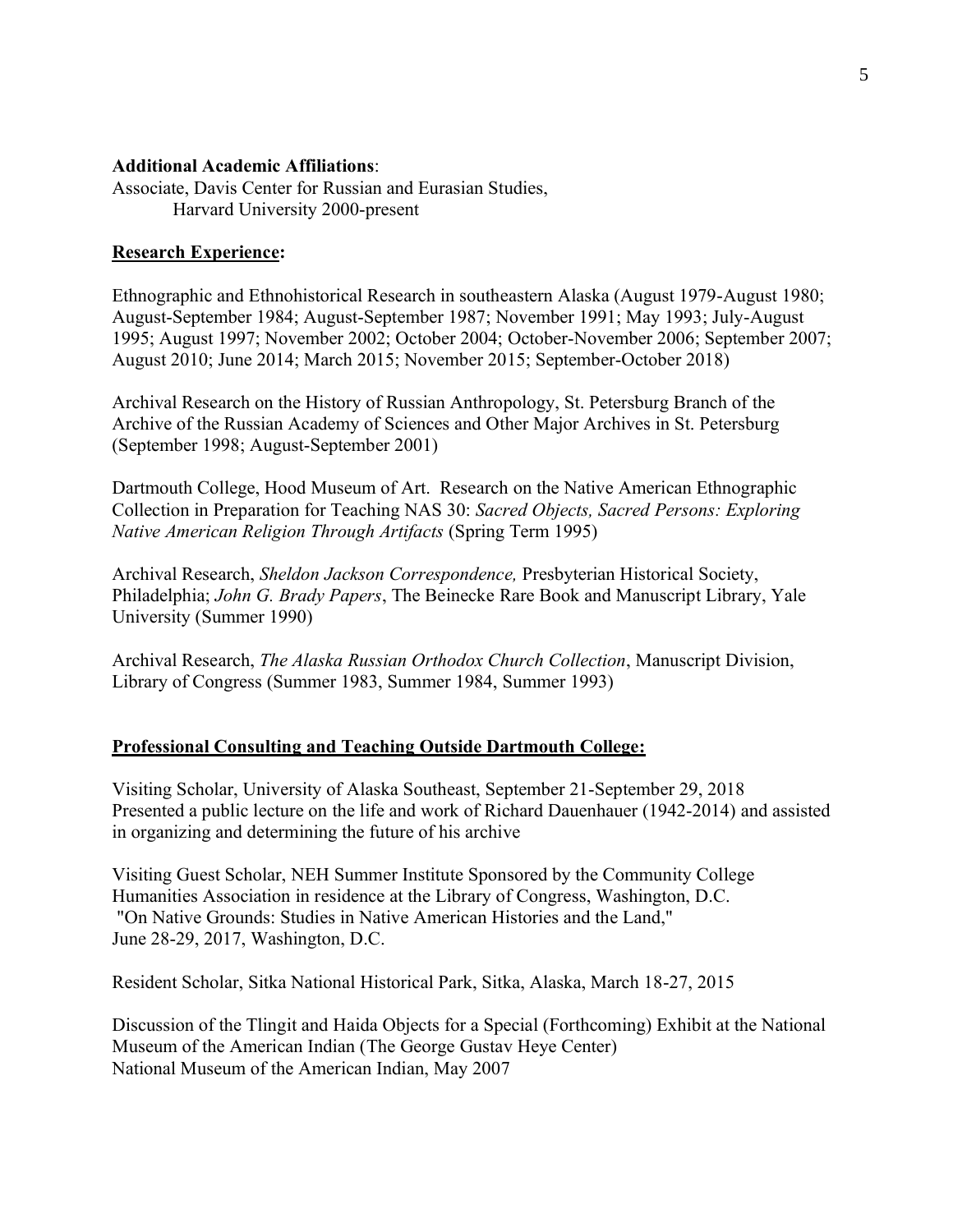"The Raven and the Double Eagle: Russian Legacies in Native Alaska"—served as one of the key consultants for an Exhibit produced by The Heartland Orthodox Christian Museum, Topeka, Kansas in 2002-early 2003.

# **Scholarly Activities (National and International):**

Member, The Organizing Committee, Tlingit (& Northern Northwest Coast) Clan Conference, Sitka, Alaska, March 22-25, 2007; Juneau, Alaska, March 25-28, 2009; Sitka, Alaska, March 28- April 1, 2012; Juneau, Alaska, November 6-10, 2013; November 23-25, 2015; Sitka, Alaska, October 13-16, 2017; Juneau, Alaska, September 26-29, 2019; Wrangel, Alaska, September 29 – October 3, 2021.

Member, Organizing Committee of the Russian American Research Nexus, 2021-present

Correspondent, History of Anthropology Network, European Association of Social Anthropologists, 2016-present

Member of the Advisory Board, *Eastern and Northern European Journal of Death Studies*, 2021-present

Member, Editorial Board, *Arkheologiia Russkoi Smerti* (*Archaeology of Russian Death*) (the first death studies journal published in Russia), 2016-present

Member, Editorial Board, Board, *Etnograficheskoe Obozrenie* (*Ethnographic Review*) (Russia's leading anthropology journal), 2018-present

Member, Planning Committee/Editorial Board of Volume I of *Handbook of North American Indians* (and Co-editor of Part II of that volume), Smithsonian Institution, 2014-present

Member, Editorial Board, *Clio* (*Klio*) (one of Russia's major journals of general history), 2014-present

Convener, History of Anthropology Group (member of the American Anthropological Association), Fall 2013-Fall 2015

International Research and Exchanges Board (IREX): Selection Committee Member for the Individual Advanced Research Opportunities Program (2001-2002); Fellowships Reviewer (2014)

Councilor, American Society for Ethnohistory (1995-1997; 2001-2003) Member, Editorial Board, *Ethnohistory* (1993-1996; 2004-2007) Chair, American Society for Ethnohistory Prize Committee (1991-1992)

# **Dartmouth College Activities:**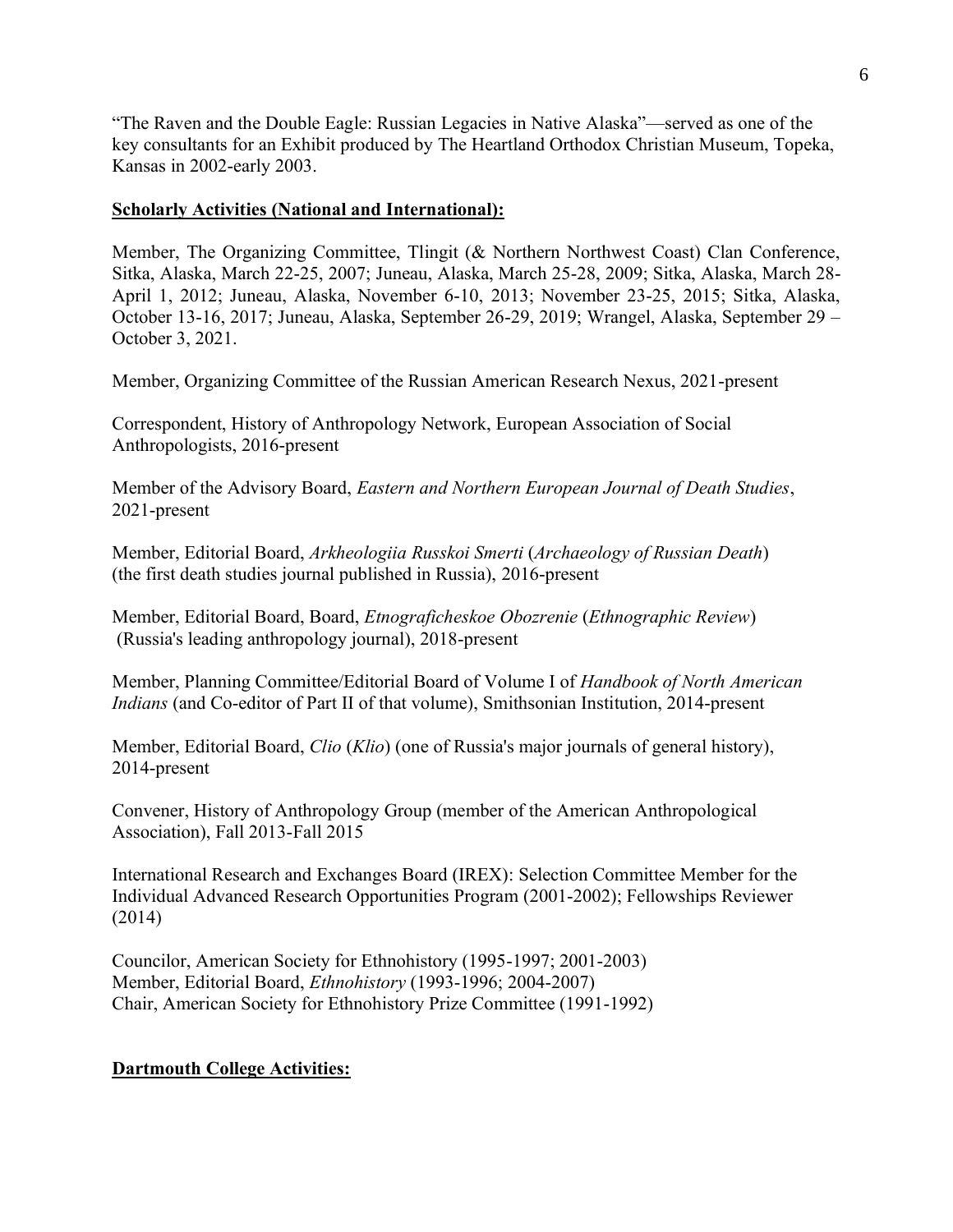Committee on Off-Campus Activities, 2016-2020 Curriculum Committee, Anthropology Department, 2018-present Colloquium Committee, Anthropology Department, 2016-2018 Faculty Representative, Foundation for Jewish Life at Dartmouth, 1992-present Committee on Organization and Policy, Winter-Spring 2011 Chair, Department of Anthropology, 2003-2005 Committee on Graduate Fellowships, 2005-2009 Program Committee, Hood Museum of Art, 2003-2008 Chair, Native American Studies Program, 1992-1993; 1994-1997

## **Membership in Professional Societies and Organizations:**

Russian Association of Americanist Anthropologist, 2018-present American Society for Ethnohistory, 1984-present European Association of Social Anthropologists, 2017 - present American Ethnological Society, 1984-present American Anthropological Association, 1980-present

#### **Publications:**

## **Monographs:**

- 2020 *A Maverick Boasian: the Life and Work of Alexander A. Goldenweiser* (under review).
- 2016 *Symbolic Immortality*. 2nd edition, revised, expanded, with a new epilogue. Seattle: University of Washington Press.
- 2013 *A Russian-American Photographer in Tlingit Country: Vincent Soboleff: in Alaska*. Norman: University of Oklahoma Press. The 2015 Western History Association Joan Patterson Kerr Award for the Best Illustrated Book on the American West.
- 2009 *Lev Shternberg, Anthropologist, Russian Socialist, Jewish Activist.* Lincoln: University of Nebraska Press.
- 1999 *Memory Eternal: Tlingit Culture and Russian Orthodox Christianity Through Two Centuries*. Seattle: University of Washington Press.
- 1989 *Symbolic Immortality: the Tlingit Potlatch of the Nineteenth Century.* Washington, D.C Smithsonian Institution Press. The 1990 Before Columbus Foundation American Book Award.
- 1985 Fr. Anatolii Kamenskii. *Tlingit Indians of Alaska*. [1906]. Translation from Russian, with an Introduction and Supplementary Material. The Rasmuson Library Historical Translation Series. Vol. II. Fairbanks: University of Alaska Press.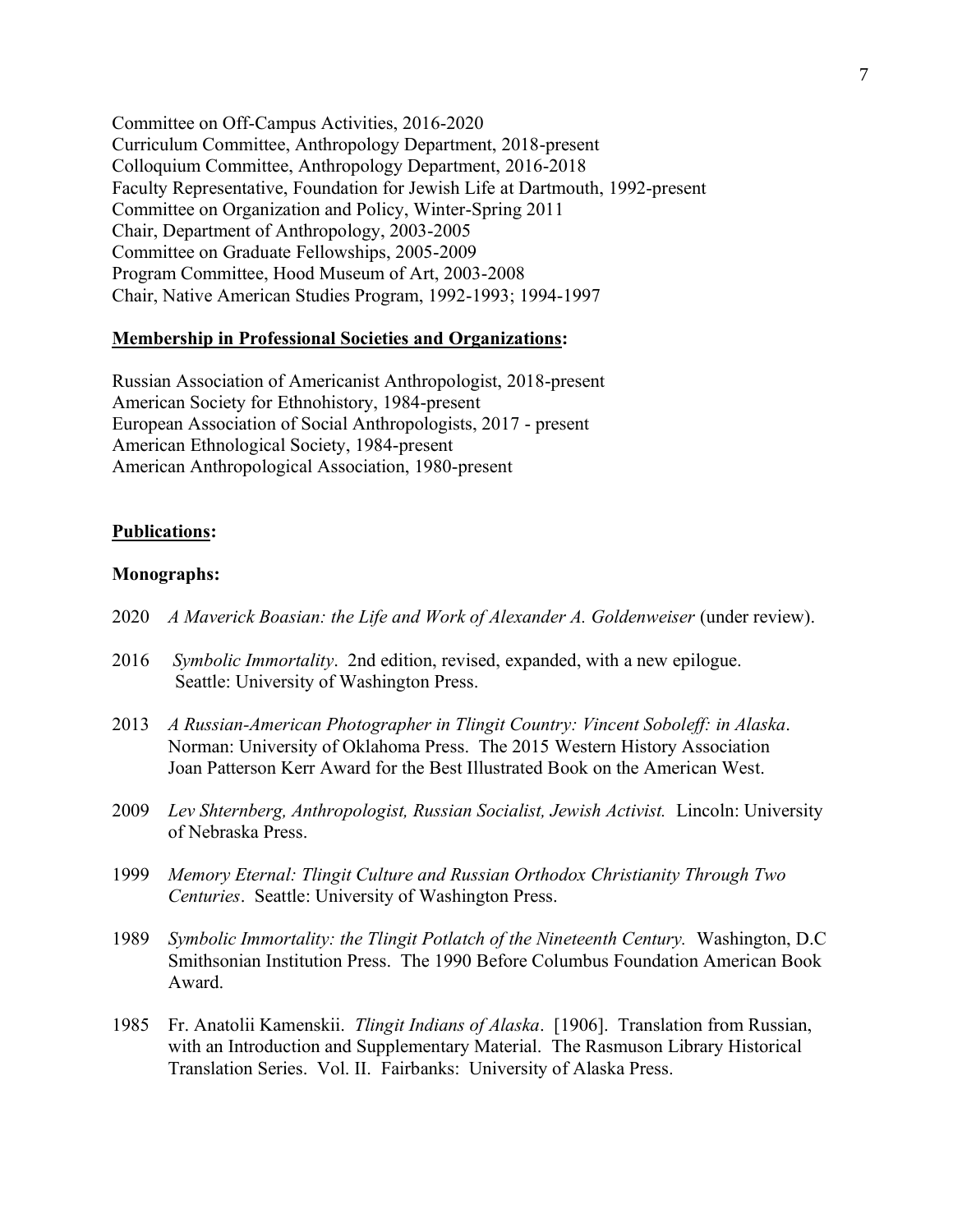## **Edited Volumes:**

- In Press *Handbook of North American Indians,* vol. I, part 2 ("Transitions in Native American Research"). Ed. by Igor Krupnik (volume editor). Washington, D.C.: Smithsonian Institution Press. Submitted to the press.
- 2017 *Death in the Early Twenty-First Century: Authority, Innovation, and Mortuary Rites.*  Co-edited with Sébastien P. Boret and Susan O. Long. Palgrave Macmillan.
- 2015 *Sharing Our Knowledge*: *the Tlingit and Their Coastal Neighbors.* Lincoln: University of Nebraska Press.
- 2006 *Perspectives on Native North America: Cultures, Histories, and Representations*. Lincoln: University of Nebraska Press. Co-edited with Pauline Turner Strong.
- 2004 *Coming to Shore: Northwest Coast Ethnology, Traditions and Visions*. Lincoln: University of Nebraska Press. Co-edited with Marie Mauze and Michael Harkin.
- 2001 *Strangers to Relatives: The Adoption and Naming of Anthropologists in Native North America*. Lincoln: University of Nebraska Press.

#### **Edited Special Issues of Journals:**

- 2013 Collection of Papers "Individuals and Groups of Mixed Russian-Native Parentage in Siberia, Russian America, and Alaska." *Ethnohistory* 60 (3): 351-438.
- 1997 Co-edited (with Pamela Stern and George Wenzel) *Power, Resistance, and Security: Papers in Honor of Richard G. Condon et. al.* Special Issue of *Arctic Anthropology*, 1997, vol. 34 (1) (250 pp.).
- 1996 Co-edited (with Michael Harkin) Native *American Women's Responses to Christianity*. Special Issue of *Ethnohistory*, 1996, vol. 43 (4) (160 pp.).
- 1987 Collection of papers from the symposium "Native Cultures and Christianity in Northern North America." *Arctic Anthropology* 24 (1):1-66 (66 pp.).

#### **Articles and Book Chapters:**

- 2021 Bernhard H. Stern, an American Apologist for Stalinism. *History of Anthropology Review.* February 25, 2021 (online). *https://histanthro.org/notes/bernhard-j-stern-an-american-apologist-for-stalinism/*
- 2021 Orthodox Church Brotherhoods of the Sitka Creoles, 1870s-1910s. *Alaska History*, vol. 36 (1): 54-71.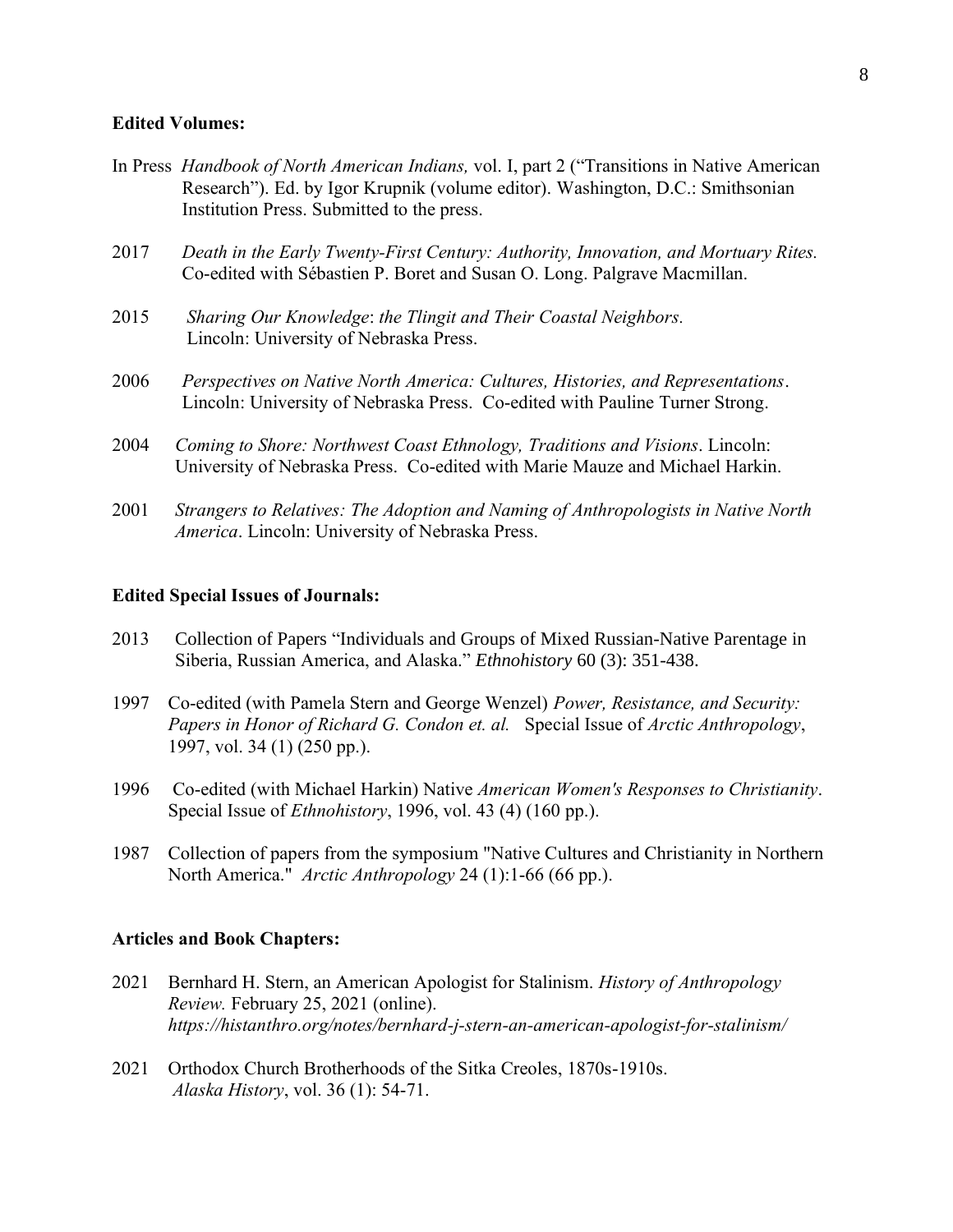- 2021 Frants Boas i Sovetskaia Rossiia: 25 Let Ambivalentnosti [Franz Boas and Soviet Russia: 25 Years of Ambivalence]. *Sibirskie Istoriheskie Issledovaniia* 1: 40-61. [Siberian Historical Studies] (In Russian).
- In Press Alexander Goldenweiser (1880-1940), an Unorthodox Boasian. Forthcoming in 2021 In *Bérose - Encyclopédie internationale des histoires de l'anthropologie*, Paris.
- In Press Co-authored (with Michael Harkin) Northwest Coast Ethnology Since the Late 1980s. In *Handbook of North American Indians*, vol. I. Ed. by Igor Krupnik. Washington, D.C.: Smithsonian Institution Press. Submitted to the press.
- In Press Co-authored (with Maurice Crandall, Moises Gonzales, Enrique R. Lamadrid, Kimberly J. Marshall and Jose Moctezuma Zamarrón) Ch. 26 "Non-Pueblo and Northern Mexico." In *Handbook of North American Indians,*  vol. I. Ed. by Igor Krupnik. Washington, D.C.: Smithsonian Institution Press. Submitted to the press.
- 2020 "True Heirs to a Heroic Russian Past" or "Russians in Name Only": Sitka Creoles as Seen by the Late Nineteenth Century Russian Orthodox Clergy. *Journal of Frontier Studies*, vol. 5(4): 12-37. <https://doi.org/10.46539/jfs.v5i4.211>
- 2020 "Delo Dreifusa" L. Ia. Shternberga, starshego etnografa Kunstkamery [The "Dreyfus Affair" of L. Ia. Shternberg, Kunstkamera's Senior Ethnographer] (In Russian). *Klio* 1: 122-126.
- 2019 Comments on David G. Anderson and Dmitry V. Arzyutov "The *Etnos* Archipelago: Sergei M. Shirokogoroff and the Life History of a Controversial Anthropological Concept." *Current Anthropology* 60 (6): 757-758.
- 2019 Mainstream or Marginal Boasian? An Intellectual Biography of Robert H. Lowie. In *Bérose - Encyclopédie internationale des histoires de l'anthropologie*, Paris, IIAC LAHIC, UMR 8177. URL: *[http://www.berose.fr/?Mainstream-or-Marginal-Boasian-](http://www.berose.fr/?Mainstream-or-Marginal-Boasian-An-Intellectual-Biography-of-Robert-H-Lowie)[An-Intellectual-Biography-of-Robert-H-Lowie](http://www.berose.fr/?Mainstream-or-Marginal-Boasian-An-Intellectual-Biography-of-Robert-H-Lowie)* [English version]; *[http://www.berose.fr/?Un-Boasien-marginal-Biographie-intellectuelle-de-Robert-H-](http://www.berose.fr/?Un-Boasien-marginal-Biographie-intellectuelle-de-Robert-H-Lowie)[Lowie](http://www.berose.fr/?Un-Boasien-marginal-Biographie-intellectuelle-de-Robert-H-Lowie)* [French version]
- 2019 Raymond D. Fogelson's "The Ethnohistory of Events and Non-Events." *Ethnohistory*  66 (1): 170-177.
- 2018 Review Essay: Vakhtin, Nikolai, B. and Dmitry V. Arziutov, eds. *V.G. Bogoraz i vokrug nego: k 150-letiiu uchenogo i pedagoga* [V.G. Bogoraz and All Around Him: on the Occasion of the Scholar's and Teacher's 150th Birthday]. *Antropological Forum*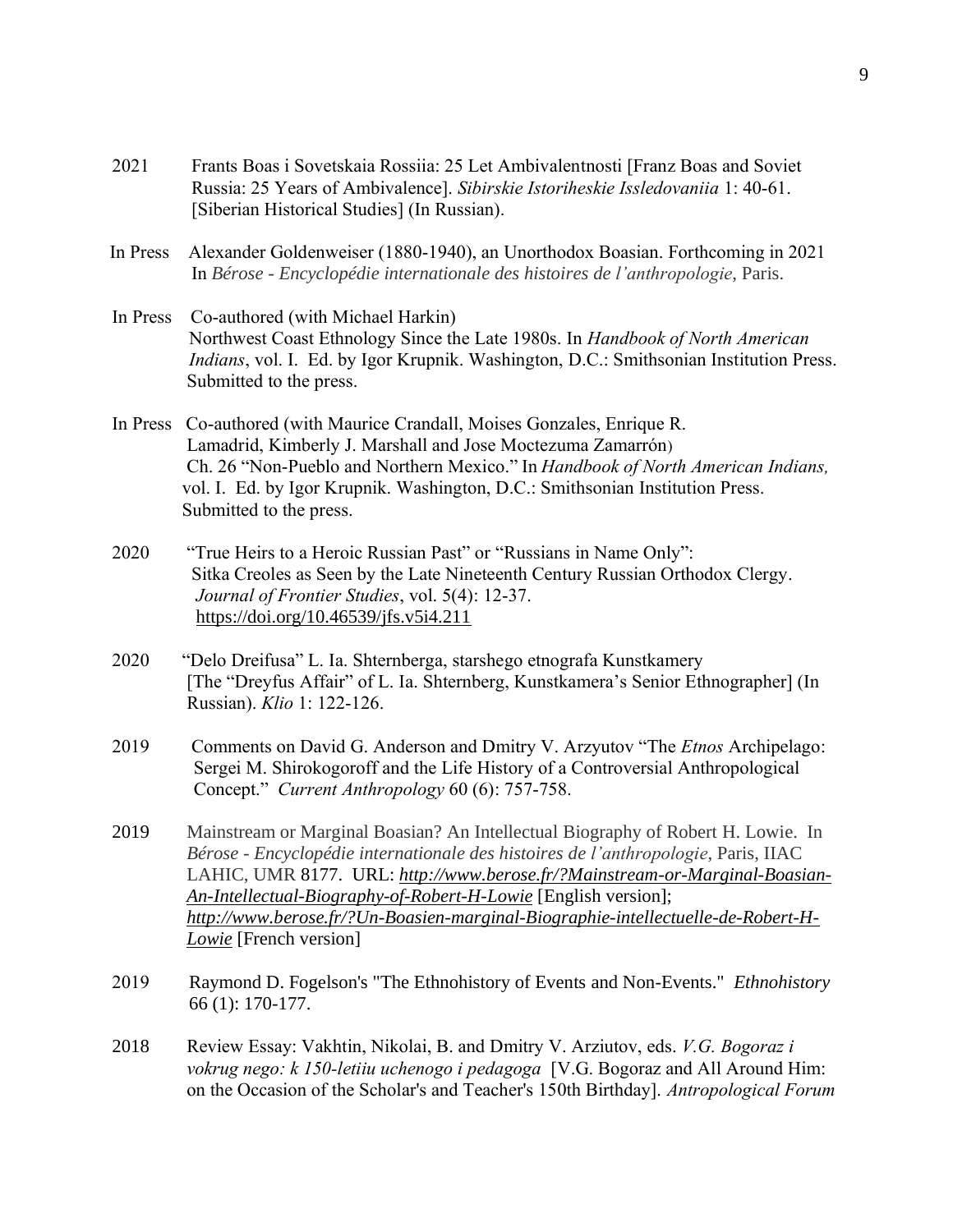2016, 29: 101-219. *Etnograficheskie zapiski Sakhalinskogo Oblastnogo kraevedcheskogo muzeia* [Sakhalin Regional Museum. Ethnographic Notes] #2: 434- 441.

- 2018 Unites States, Anthropology. *International Encyclopedia of Anthropology.* pp. 6280-6309*.* Ed. by Hilary Callan. Wiley-Blackwell.
- 2018 Was Lev Shternberg Just Another Classical Evolutionist. Pp. 267-279 In *Jochelson, Bogoras and Shternberg: A Scientific Exploration of the Russian Far East and the Shaping of Soviet Ethnography*. Ed. by Erich Kasten. Verlag der Kulturschiftung Sibirien. Furstenberg/Havel, Germany.
- 2018 Iuliia Averkieva i Frantz Boas: Vzaimnaia Simpatiia i Ideologicheskie Raznoglasiia [Julia Averkieva and Franz Boas: Mutual Affection and Ideological Disagreements]. (In Russian). *Etnograficheskoe Obozrenie*, 3: 70-79.
- 2017 (Co-authored with Sébastien P. Boret and Susan O. Long) Introduction. Pp. 1-27 In *Death in the Early Twenty-First Century: Authority, Innovation, and Mortuary Rites.* Co-edited with Sébastien P. Boret and Susan O. Long. Palgrave Macmillan. Palgrave Macmillan.
- 2017 (Co-authored with Dmitry Arzyutov) ' The Concept of the "Field" in Early Soviet Ethnography: A Northern Perspective. *Sibirica: Interdisciplinary Journal of Siberian Studies*, vol 16, no. 1: 31–74.
- 2016 (Co-authored with Dmitry Arzyutov) The Saga of the L. H. Morgan Archive, or How an American Marxist Helped Make a Bourgeois Anthropologist the Cornerstone of Soviet Ethnography. Pp. 149-220 In *Histories of Anthropology Annual*, vol. 10. Ed. by Regna Darnell and Frederick Gleach. Lincoln, NE: University of Nebraska Press.
- 2016 To Study Our Past, Make Sense of Our Present and Develop Our National Consciousness: Lev Shternberg's Comprehensive Program for Jewish Ethnography in Soviet Russia. Pp. 64-84 In *Going to the People: Jews and the Ethnographic Impulse*. Ed. by Dov-Ber Kerler and Jeffrey Veidlinger. Bloomington, Indiana: Indiana University Press.
- 2015 The Falling-Out Between Alexander Goldenweiser and Robert Lowie: Two Personalities, Two Visions of Anthropology. Pp. 1-31 In *From Corridor Talk to Culture History. History of Anthropology Annual*, vol. 9. Ed. by Regna Darnell and Frederick Gleach. Lincoln, NE: University of Nebraska Press.
- 2015 Introduction. Pp. 1-38 In *Sharing Our Knowledge*: *the Tlingit and Their Coastal Neighbors.* Ed. by Sergei Kan. Lincoln: University of Nebraska Press.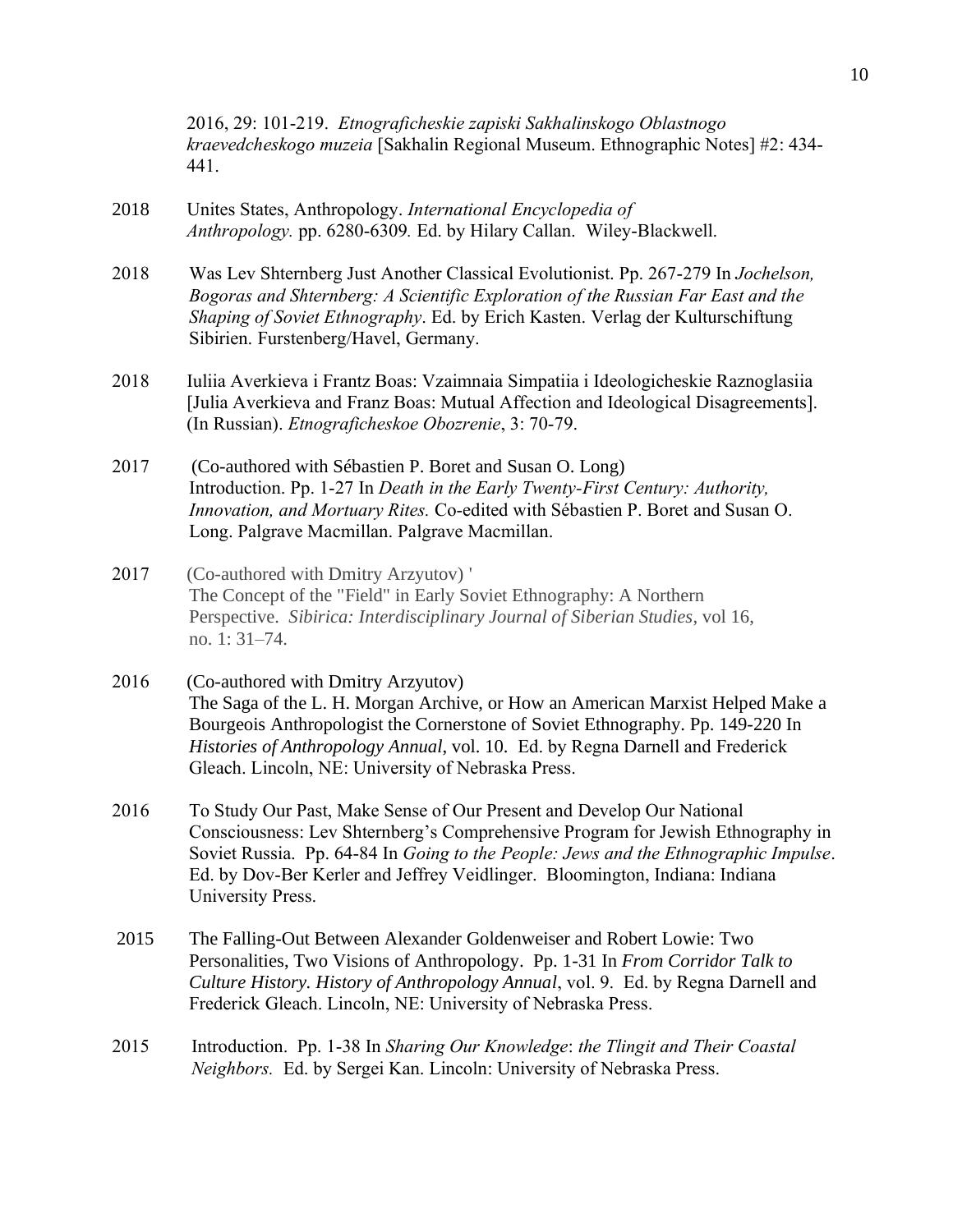- 2015 Mark Jacobs Jr./Gusht'eihéen: My Tlingit Teacher, Friend, and Older Brother. Pp. 97-117 In *Sharing Our Knowledge*: *the Tlingit and Their Coastal Neighbors.* Ed. by Sergei Kan. Lincoln: University of Nebraska Press.
- 2015 Review Essay *Sbornik "Lev Shternberg – grazhdanin, uchionyi, pedagog. K 50-letiiu so dnia rozhdeniia"* [Edited volume of papers from the Conference "Lev Shternberg – Citizen, Scholar, Teacher. On the Occasion of His  $150<sup>th</sup>$  Birthday"]. by E.A. Rezvan. St. Petersburg: MEA RAN. *Izvestiia Instituta Naslediia Bronislava Pilsudskogo* 18:375-391.
- 2013 Alexander A. Goldenweiser. *Encyclopedia of Theory in Social and Cultural Anthropology.* Vol. I: 348-351. Ed. by R. Jon McGee and Richard L. Warms. Thousand Oaks, CA: SAGE.
- 2013 Robert H. Lowie. *Encyclopedia of Theory in Social and Cultural Anthropology.* Vol. I: 493-495. Ed. by R. Jon McGee and Richard L. Warms. Thousand Oaks, CA:. SAGE.
- 2013 Co-authored (with Dmitry Arzyutov) Kontseptsiia polia i polevoj raboty v rannei sovetskoi etnografii [The Concept of the "Field" and Fieldwork in Early Soviet Ethnography]. *Etnograficheskoe Obozrenie* 6: 45-68.
- 2013 Introduction to a collection of papers entitled "Individuals and Groups of Mixed Russian-Native Parentage in Siberia, Russian America, and Alaska." *Ethnohistory* 60(3): 351-361.
- 2013 Sergei Ionovich Kostromitinov (1854-1915) or "Colonel George Kostrometinoff": from a Creole Teenager to the Number One Russian-American Citizen of Sitka. *Ethnohistory* 60(3): 385-402.
- 2013 Sergei Ionovich Kostromitinov aka Colonel George Kostrometinoff, a Russian Citizen by Birth, an American Citizen by Purchase. Pp. 27-36 In *Over the Near Horizon: Proceedings of the 2010 International Conference on Russian America*. Dusty Kidd, ed. Sitka, Alaska: Sitka Historical Society. *The paper is also available on the conference's web site: http://www.2010rac.com/papers/Kan.pdf*
- 2012 Nauchnye vzgliady L. Ia. Shternberga v kontekste mirovoi etnologii i ego sobstvennoi ideologii narodnika i evreiskogo patriota [Lev Shternberg's Scholarly Views in the Context of World Ethnology as Well as His Own Ideology of a Russian Populist and a Jewish Patriot]. Pp. 179-189 In *Lev Shternberg – grazhdanin, uchionyj, pedagog.* Ed.by E. Rezvan. St. Petersburg: Muzei Antropologii i Etnografii.
- 2012 Grazhdanskoe muzhestvo uchenogo: L. Ia. Shternberg posle oktiabria 1917 g. [A Scholar's Civil Courage: Lev Shternberg after the October 1917 Coup]. Pp. 305-315 In *Lev Shternberg – grazhdanin, uchionyj, pedagog.* Ed.by E. Rezvan. St. Petersburg: Muzei Antropologii i Etnografii.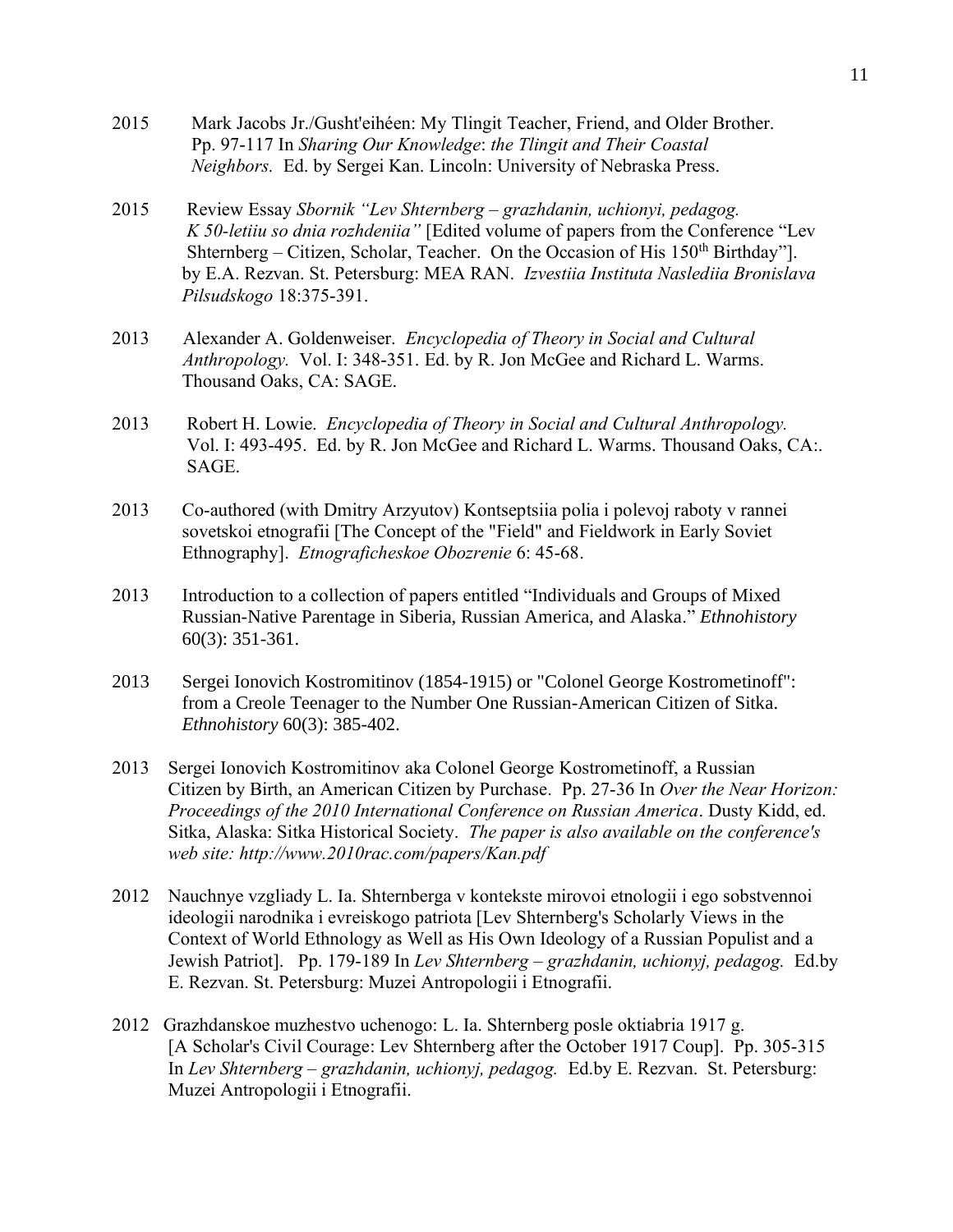- 2011 Potlatch. P. 262 In *Religion Past and Present*, vol. X. Encyclopedia ed. by Hans Dier Betz. Brill Academic Publishing.
- 2009 Alexander Goldenweiser's Politics. Pp. 182-199 In *Histories of Anthropology Annual.* Vol. 5. Ed. by Regna Darnell and Frederick Gleach. Lincoln: University of Nebraska Press.
- 2009 An Evolutionist Ethnologist Confronts Post-Revolutionary Russia: Lev Shternberg's "Anthropological Suggestions and Perspectives during the Revolutionary Years in Russia." [Introduction to an unpublished Russian-language essay by Lev Shternberg, edited and reproduced here]. *Ab Imperio*. No. 1: 259-277.
- 2008 Nadezhda Briullova-Shaskol'skaia: Etnolog, Eser, Chelovek Epokhi [Nadezhda Briullova-Shaskol'skaia: Ethnologist, Socialist-Revolutionary, a Woman of Her Time]. (in Russian). *Etnograficheskoe Obozrenie* 2: 87-105.
- 2008 Evolutionism and Historical Particularism at the St. Petersburg Museum of Anthropology and Ethnography. *Museum Anthropology* 31(1): 28-46.
- 2007 Moi Drug v Tupike Empirizma i Skepsisa: Vladimir Bogoraz, Frants Boas i Politichskii Kontekst Sovetskoi Etnologii v Kontse 1920-x – nachale 1930-x gg. [Russian translation of a revised version of the 2006 essay "My Old Friend in a Dead-end of Skepticism and Empiricism": Boas, Bogoras, and the Politics of Soviet Anthropology of the late 1920searly 1930s]*. Anthropological Forum/Antropologicheskii Forum* (St. Petersburg), vol. 7.
- 2007 Lev Shternberg and Ludwik Krzywicki (in Russian). *Izvestiia Instituta Naslediia Bronislava Pilsudskogo* 11: 391-408.
- 2006 Lev Shternberg v 1905 godu [Lev Shternberg in 1905]. *Izvestiia Instituta Naslediia Bronislava Pilsudskogo* 10: 214-219.
- 2006 "My Old Friend in a Dead-end of Skepticism and Empiricism": Boas, Bogoras, and the Politics of Soviet Anthropology of the late 1920s-early 1930s. Pp. 32-68 In *Histories of Anthropology Annual.* Vol. 2. Ed. by Regna Darnell and Frederick Gleach. Lincoln: University of Nebraska Press.
- 2006 Introduction (co-authored with Pauline Turner Strong). Pp. XI-XLII In *Perspectives on Native North America: Cultures, Histories, and Representations.* Sergei Kan and Pauline Turner Strong, eds. Lincoln: University of Nebraska Press.
- 2006 *Events and Nonevents on the Tlingit/Russian/American Colonial Frontier, 1802-1879*. Pp. 310-327 In *Perspectives on Native North America: Cultures, Histories, and Representations.* Sergei Kan and Pauline Turner Strong, eds*.* Lincoln: University of Nebraska Press.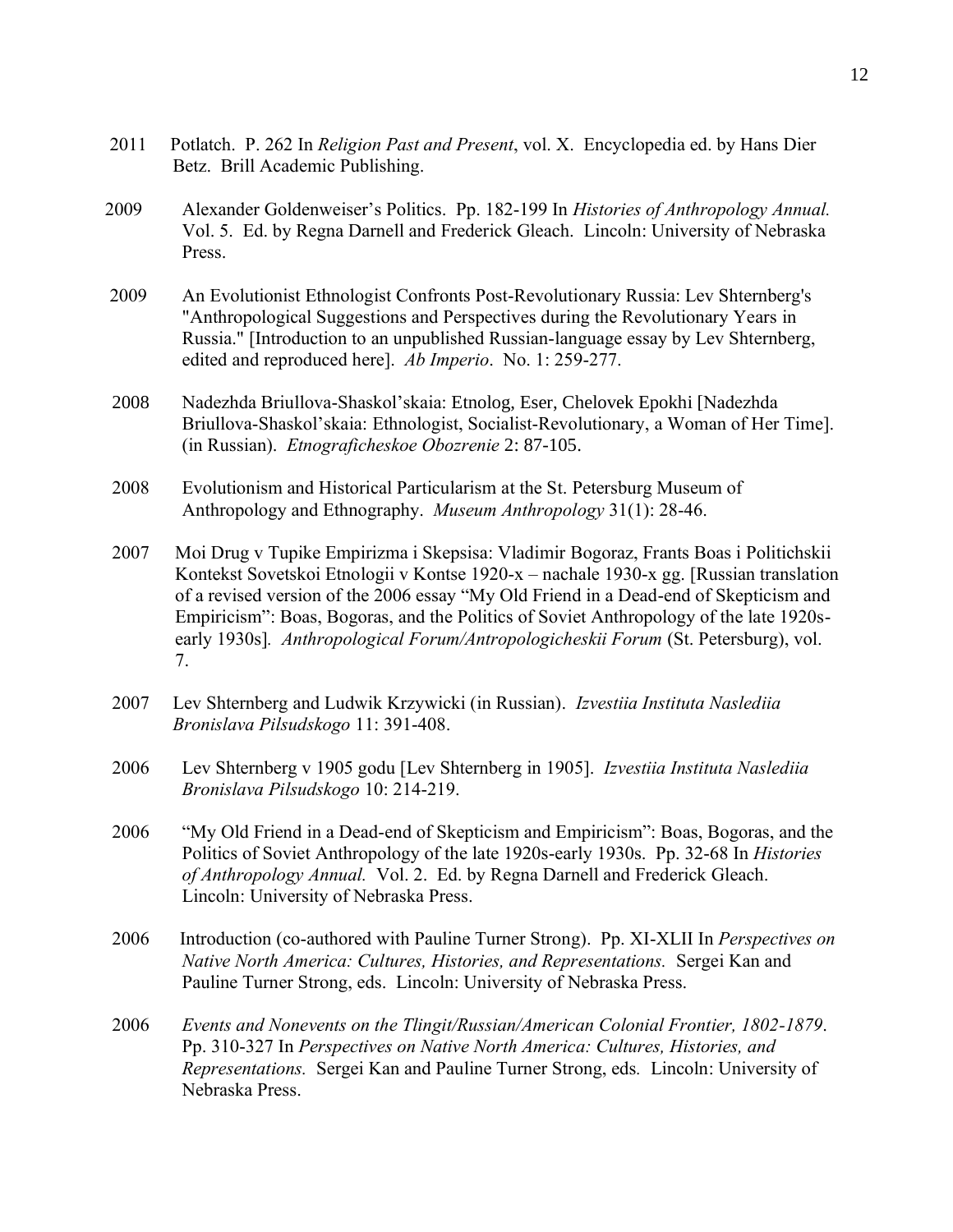- 2005 Bronislaw Pilsudski's Scholarly Legacy Rediscovered: Review Essay. *Arctic Anthropology* 42 (2): 95-98.
- 2005 "Potlatch." Pp. 728-734 in *Encyclopedia of American Indian Religious Traditions.* Suzanne J. Crawford and Dennis F. Kelley, eds. ABC CLIO.
- 2004 *It's Only Half a Mile from Savagery to Civilization: American Tourists and Southeastern Alaska Natives in the Late Nineteenth Century.* Pp. 201-220 In *Coming to Shore: Northwest Coast Ethnology, Traditions and Visions*. Marie Mauzé, Michael Harkin, and Sergei Kan, eds. Lincoln: University of Nebraska Press.
- 2004 Introduction (co-authored with Marie Mauzé and Michael Harkin. Pp. xi-xxxviii In *Coming to Shore: Northwest Coast Ethnology, Traditions and Vision.* Marie Mauzé, Michael Harkin, and Sergei Kan, eds. Lincoln: University of Nebraska Press.
- 2004 Etnograficheskie rasskazy L. Ia. Shternebrga [Shternberg's Ethnographic Fiction]. *Izvestiia Instituta Naslediia Bronislava Pilsudskogo* 8: 308-327.
- 2003 Lev Shternberg (1861-1927): Russian Socialist, Jewish Activist, Anthropologist. *Bulletin: Anthropology, Minorities, Multiculturalism* 5: 27-34. Center for Pontic and Caucasian Studies. Kuban State University, Krasnodar.
- 2003 Novyi podkhod k izucheniu zhizni i deaiatel'nosti L. Ia. Shternebrga [New Approach to the Study of the Life and Work of Lev Shternberg]. Pp. 4-17 In *Narody i kul'tury Dal'nego Vostoka: Vzgliad iz XXI veka.* Yuzhno-Sakhalinsk: Sakhalinskoe Knizhnoe Izdatelstvo.
- 2003 "Potlatch." Pp. 1523-1524 In *Religion in Geschichte und Gegenwart* . Encyclopedia ed. by Hans Dieter Betz et. al. Tubingen, Germany: Mohn Siebeck.
- 2003 Bilingual/Bicultural Interpreters and Informants of the Jesup Expedition Era*.* Laurel Kendall and Igor Krupnik, eds. Pp. 185-197 In *Constructing Cultures Then and Now: Celebrating Franz Boas and the Jesup North Pacific Expedition.* Contributions to Circumpolar Anthropology 4. Arctic Studies Center. Smithsonian Institution.
- 2001 The "Russian Bastian" and Boas: or Why Shternberg's "The Social Organization of the Gilyak" Never Appeared Among the Jesup Expedition Publications. Pp. 217-248 In *Gateways: Exploring the Legacy of the Jesup North Pacific Expedition, 1897-1902*. William K. Fitzhugh and Igor Krupnik, eds. Contributions to Circumpolar Anthropology 1. Arctic Studies Center, Smithsonian Institution.
- 2001 Friendship, Family, and Fieldwork: One Anthropologist's Adoption by Two Tlingit Families. Pp. 185-217 In *Strangers to Relatives: The Adoption and Naming of Anthropologists in Native North America*. Sergei Kan, ed. Lincoln: University of Nebraska Press.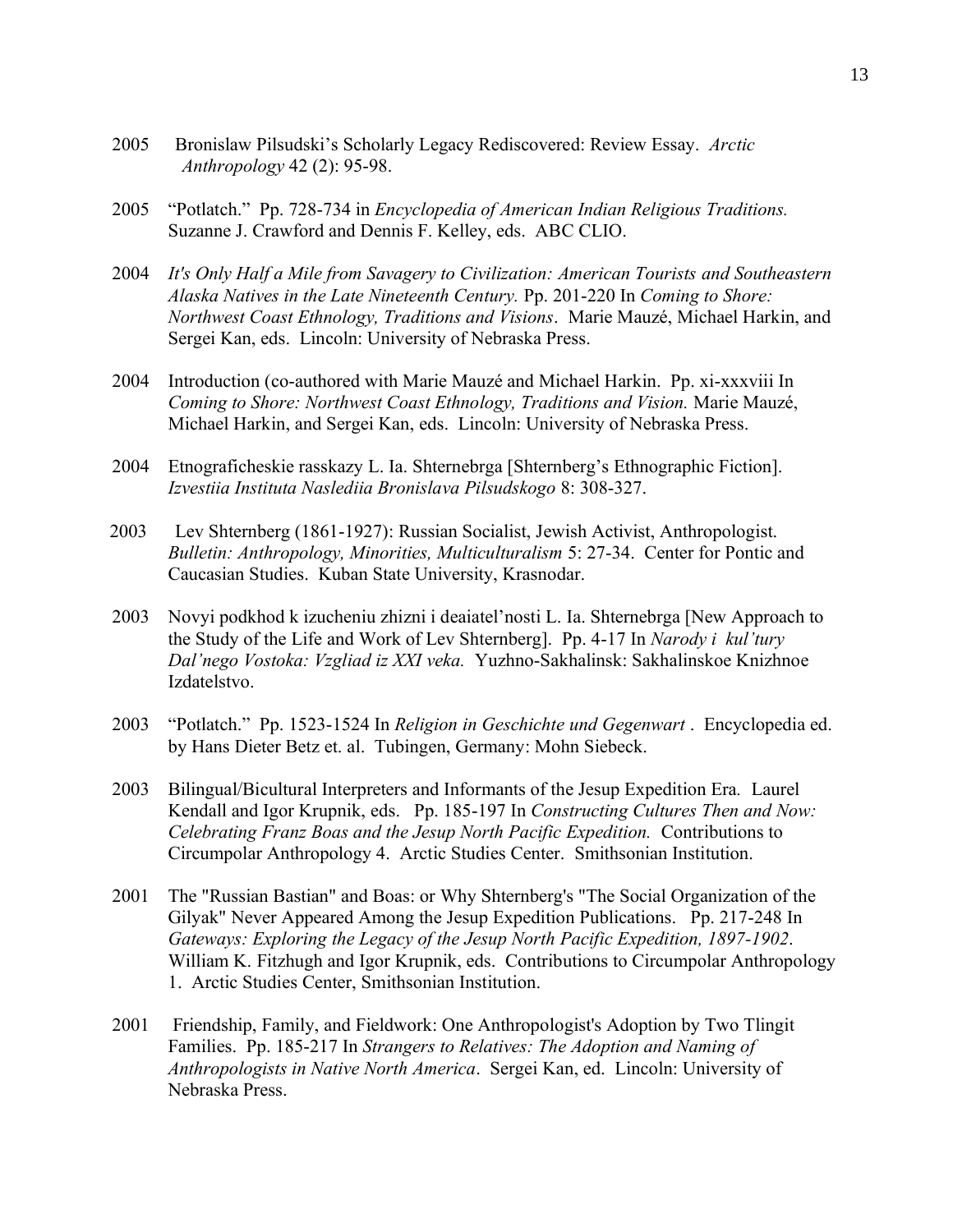- 2001 *Editor's Introduction*. Pp. 1-27 In *Strangers to Relatives: The Adoption and Naming of Anthropologists in Native North America*. Sergei Kan, ed. Lincoln: University of Nebraska Press.
- 2001 Nineteenth-Century Russian Orthodox Missionaries at Home and Abroad: the Case of Siberian and Alaskan Indigenous Peoples. Pp. 173-200 In *Of Religion and Identity: Missions, Conversion, and Tolerance in the Russian Empire*. Robert Geraci and Michael Khodarkovsky, eds. Ithaca: Cornell University Press.
- 2000 The Mystery of the Missing Monograph: or Why Shternberg's "The Social Organization of the Gilyak" Never Appeared Among the Jesup Expedition Publications. *European Review of Native American Studies* 14(2): 19-38.
- 2000 An Annotated Tlingit Bibliography. Pp. 13-22 in *Will the Time Ever Come: A Tlingit Source Book.* Andrew Hope III and Thomas F. Thornton, eds. Fairbanks, AK: Alaska Native Knowledge Network/University of Alaska Press.
- 2000 The Forty-Day Party: A Tlingit Ritual with the Russian Orthodox Roots. Pp. 145-147 in *Celebration 2000: Restoring Balance Through Culture*. Ed. by Susan W. Fair and Rosita Worl. Juneau: Sealaska Heritage Foundation.
- 1996 Introduction. (Co-authored with Michael Harkin). *Native American Women's Responses to Christianity*. Special Issue of *Ethnohistory* , 1996, vol. 43 (4):563-571.
- 1996 Clan Mothers and Godmothers: Tlingit Women and Russian Orthodox Christianity, 1840-1940. *Native American Women's Responses to Christianity*. Special Issue of *Ethnohistory*, vol. 43(4): 613-641. Ed. by Michael Harkin and Sergei Kan.
- 1992 Death and Dying. *Dartmouth Alumni Magazine*, September 1992: 34-36.
- 1992 Anthropology of Death in the Late 1980s. *Reviews in Anthropology* 20 (4): 283-300.
- 1991 Shamanism and Christianity: Modern-day Tlingit Elders Look at the Past. *Ethnohistory*  38 (4): 363-387. [Reprinted in *Across the Boundaries of Belief: Contemporary Issues in the Anthropology of Religion*. Ed. by M. Klass and M. Weisgrau. Westview Press. 1999. Also reprinted in *American Nations: Encounters in Indian Country, 1850 to the Present*. Ed. By F. Hoxie et. al. New York: Routledge. 2001].
- 1991 Russian Orthodox Missionaries and the Tlingit Indians of Alaska, 1880-1890. Pp. 127- 160 in *New Dimensions in Ethnohistory*. Papers of the Second Laurier Conference on Ethnohistory and Ethnology. Ed. by B. M. Gough and L. Christie. Mercury Series, Canadian Ethnology Service Paper No. 120. Ottawa: Canadian Museum of Civilization.
- 1990 The Sacred and the Secular: Tlingit Potlatch Songs Outside the Potlatch. *American Indian Quarterly* 14 (4):355-366.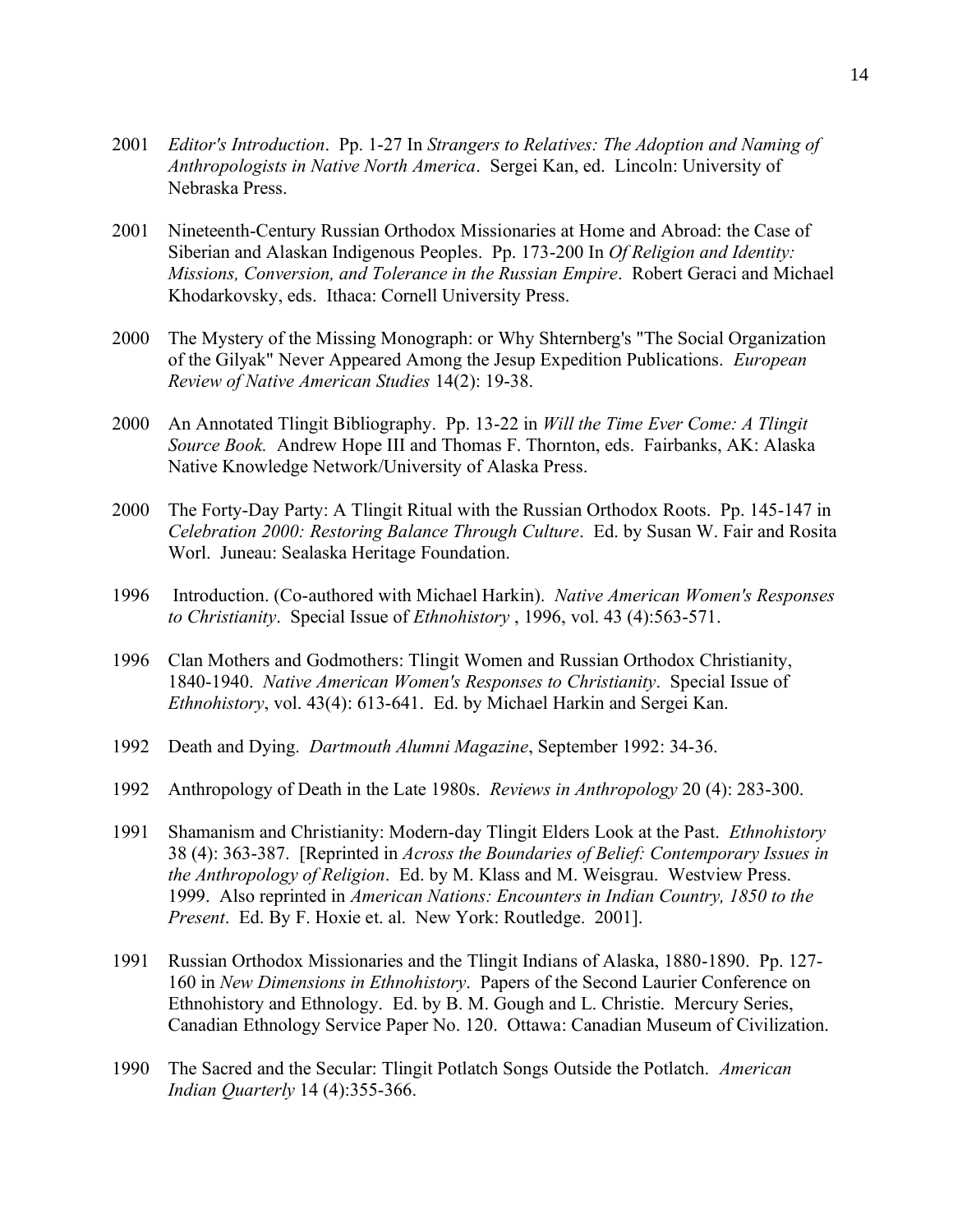- 1990 Recording Native Culture and Christianizing the Natives Russian Orthodox Missionaries in Southeastern Alaska. Pp. 298-313 in *Russia in North America: Proceedings of the Second International Conference on Russian America*. Ed. by R. A. Pierce. Kingston, Ontario and Fairbanks, Alaska: The Limestone Press.
- 1989 Cohorts, Generations, and Their Culture: the Tlingit Potlatch in the 1980s. *Anthropos* 84:405-422.
- 1989 Why the Aristocrats Were 'Heavy' or How Ethnopsychology Legitimized Inequality among the Tlingit. *Dialectical Anthropology* 14 (2):81-94.
- 1988 Russian Orthodox Missions. In *Handbook of North American Indians*, vol. IV: 506-521. Ed. by W. E. Washburn. Washington, D.C.: Smithsonian Institution Press.
- 1987 Memory Eternal: Russian Orthodoxy and the Tlingit Mortuary Complex. *Arctic Anthropology* 24 (1):32-55.
- 1987 Introduction to a Collection of Papers from the Symposium "Native Cultures and Christianity in Northern North America." *Arctic Anthropology* 24 (1):1-7.
- 1986 The Nineteenth-century Tlingit Potlatch: a New Perspective. *American Ethnologist* vol. 13 (2):191-212. American Society for Ethnohistory 1987 Robert F. Heizer Prize for the Best Article in the Field. [Reprinted in *Death, Mourning, and Burial: a Cross-Cultural Reader.* Ed. by A. C.G.M.Robben. Blackwell Publishing. 2004].
- 1985 Russian Orthodox Brotherhoods among the Tlingit: Missionary Goals and Native Response. *Ethnohistory* vol. 32 (3):196-223. [Reprinted in *Religions and Missionaries in the Pacific, 1500-1900*. Ed. by Tanya Storch. Ashgate Publishing: UK 2005].
- 1983 Words That Heal the Soul: Analysis of the Tlingit Potlatch Oratory. *Arctic Anthropology* 20(2):47-59.

## **Reviews:**

- 2021 Friesen, Aileen E. *Colonizing Russia's Promised Land: Orthodoxy and Community on the Siberian Steppe.* Toronto: University of Toronto Press. 2020. *The Russian Review.*
- 2018 Lipset, David and Eric K. Silverman, eds. *Mortuary Dialogues: Death Ritual and Reproduction of Moral Communities in Pacific Modernities*. New York: Berghan. 2016. *American Ethnologist* 1: 149-150.
- 2017 Kilcher, Andeas and Gabriella Safran, eds. *Writing Jewish Culture*. *Paradoxes in Ethnography*. Bloomington: Indiana University Press. 2016. *Slavic Review* 76(3):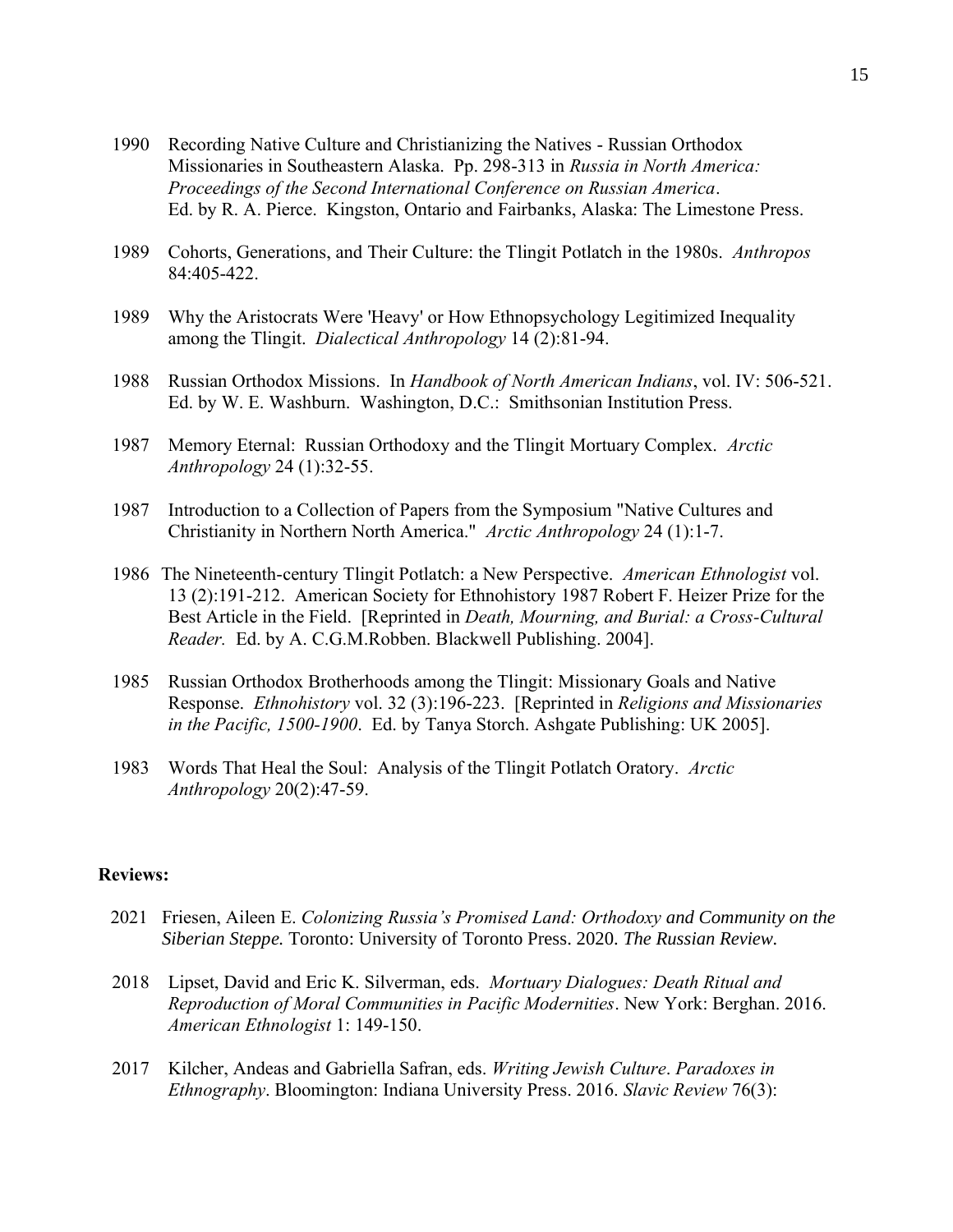875-876.

- 2016 Vermeulen, Han F. *Before Boas. The Genesis of Ethnography and Ethnology in German*  *Enlightenment*. Lincoln: University of Nebraska Press. 2015. *Ethnohistory* 63 (4): 729- 732.
- 2016 Hansen, Karen V. *Encounter on the Great Plains. Scandinavia Settlers and the Dispossession of Dacota Indians, 1890-1930*. New York: Oxford University Press. 2013. *Klio* 9 (117): 208-210 (in Russian).
- 2016 Campbell, Craig. *Agitating Images: Photography Against History in Indigenous Siberia.*  Minneapolis: University of Minnesota Press. 2014. *The American Historical Review*, 121(1): 334-335.
- 2015 Knüppel, Michael. *Paraphernalia zu einer Biographie des Sibiristen, Anthropologen und Archäologen Vladimir Il'ič Iochel'son (1855-1937)*. 2013. *Tunguso Sibirica*, band 35, Harrassowitz Verlag. 2013. *Vienna Slavic Yearbook*. N.F. 3:368-373.
- 2014 James R. Gibson, ed. *California Through Russian Eyes, 1906-1848.* 2013. *Southern California Quarterly,* vol. 96 (3): 352-354.
- 2012 Anya Peterson Royce. *Becoming an Ancestor: the Isthmus Zapotec Way of Death*. 2011. *Choice,* vol. 50, no. 1: 132.
- 2011 Jordan, Peter, ed. *Landscape and Culture in Northern Eurasia.* 2011. *Choice*, October, vol. 49 (2): 355.
- 2011 Miller, Gwenn A. *Kodiak Kreol: Communities of Empire in Early Russian America.* 2010. *The Journal of American History* 98 (1).
- 2011 Meir, Nathan M. Kiev, Jewish metropolis: a history, 1859-1914. Indiana University Press. 2010. *Choice*.
- 2010 Williams, Maria Shaa Tlaa, ed. The Alaska Native reader: history, culture, politics, Duke University Press. 2009. *Choice*.
- 2010 Polonsky, Antony. The Jews in Poland and Russia: v.1: 1350-1881. Littman Library of Jewish Civilization, 2010. *Choice*.
- 2009 Raibmon, Paige. *Authentic Indians: Episodes of Encounter from the Late-Nineteenth-Century Northwest Coast.* 2005. *Ethnohistory* 56(1): 205-207.
- 2008/09 Thornton, Thomas F. *Being and Place among the Tlingit.* University of Washington Press. 2008. *BC Studies* 160: 131-133.
- 2007 Peace, William J. *Leslie A. White: Evolution and Revolution in Anthropology*. Lincoln: University of Nebraska Press. *Ethnohistory* 54(1): 199-202.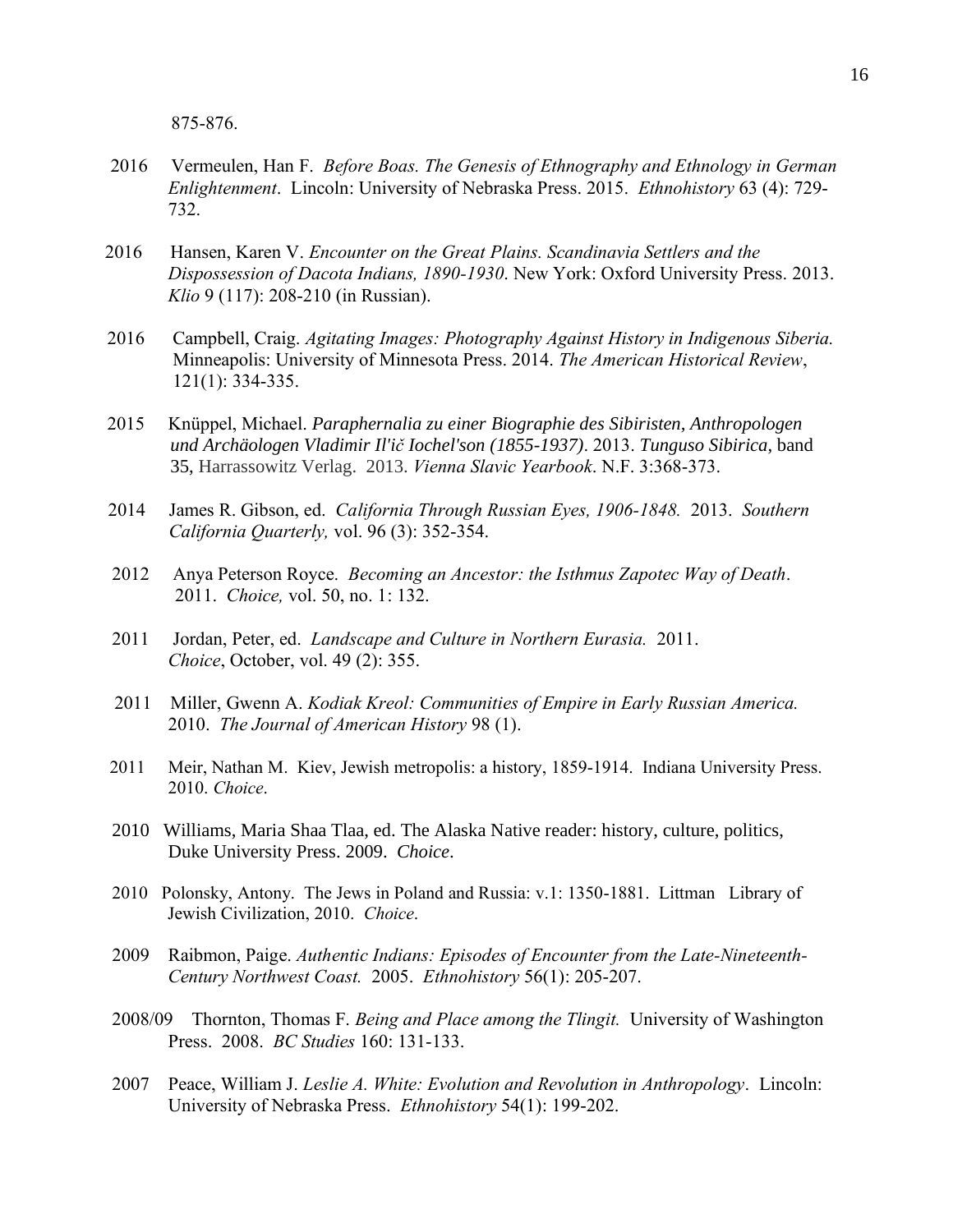- 2005 Black, Lydia T. *Russians in Alaska, 1732–1867*. Fairbanks: University of Alaska Press, 2004. *Russian Review* 64(1): 127-128.
- 2003 Dombrowski, Kirk *Against Culture: Development, Politics, and Religion in Indian Alaska.* Lincoln: University of Nebraska Press. 2001. *American Anthropologist* 105 (3): 648-649.
- 1996 Robert H. Ruby and John A. Brown. Indian Slavery in the Pacific Northwest. Spokane, Washington: Arthur H. Clark Co. 1993. *Pacific Historical Review* LXV (1): 137-138.
- 1996 Mousalimas, S. A. *The Transition from Shamanism to Russian Orthodoxy n Alaska.*  Providence, R.I.: Berghan. 1995. *Journal of the Royal Anthropological Society*, vol. 2(3): 560-561.
- 1995 *Haa Kusteeyi/Our Culture: Tlingit Life Stories.* Ed. by Nora Marks Dauenhauer and Richard Dauenhauer. Seattle: University of Washington Press. 1994. *Anthropological Linguistics* vol. 37(3): 399-403.
- 1995 Yuri Slezkine. *Arctic Mirrors: Russia and the Small Peoples of the North.* Ithaca: Cornell University Press. 1994. *Arctic Anthropology* 32(2): 127-131.
- 1993 Emmons, George T. *The Tlingit Indians*. Ed. by Frederica de Laguna. Seattle: University of Washington Press. 1991. *Arctic Anthropology* 30(1): 109-111.
- 1992 Jonaitis, Aldona (ed.) *Chiefly Feasts: the Enduring Kwakiutl Potlatch.* Seattle: University of Washington Press. 1991. *Man* 27(4): 910-911.
- 1992 Suttles, Wayne (ed.) *Handbook of North American Indians. Vol. 7: Northwest Coast*. Washington, D.C.: Smithsonian Institution Press. 1990. *American Anthropologist*. 94 (1): 213-214.
- 1992 Cole, Douglas and Ira Chaikin. *An Iron Hand Upon the People: the Law Against the Potlatch on the Northwest Coast*. Seattle: University of Washington Press. 1990. *Anthropos* 87: 257-258.
- 1991 Dauenhauer, Nora Marks and Richard Dauenhauer (eds.). *Haa Tuwunaagu Yis, for Healing Our Spirit: Tlingit Oratory*. Seattle: University of Washington Press. 1990. *Before Columbus Review* 2(1): 16-19.
- 1991 Shur, Leonid [ed.] *The Khlebnikov Archive: Unpublished Journal (1800-1837) and Travel Notes (1820, 1822 and 1824).* The Rasmuson Library Historical Translation Series. Vol. 5. Fairbanks: University of Alaska Press. 1990. *American Indian Culture and Research Journal* 15 (4): 155-158.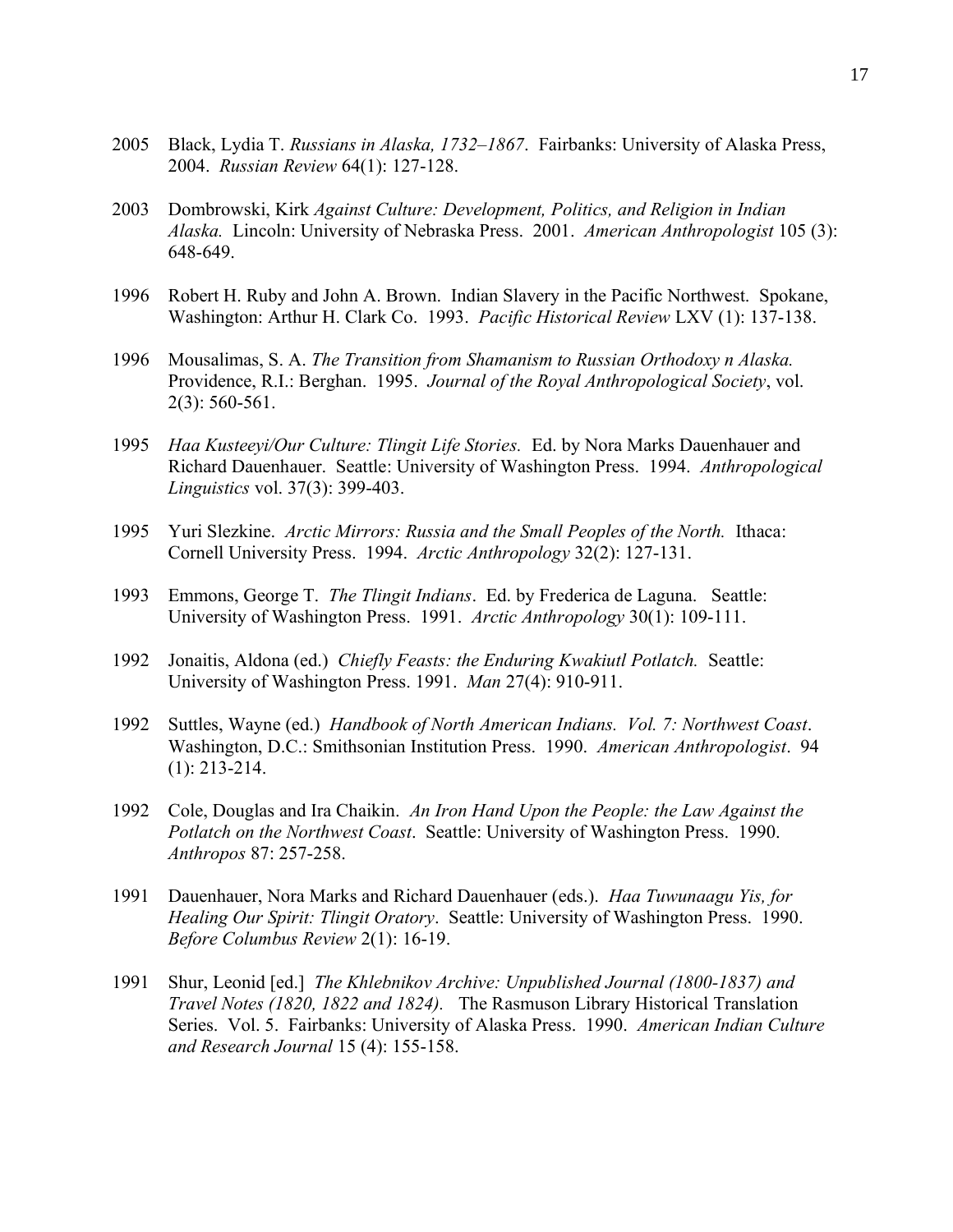- 1990 Dauenhauer, Nora Marks and Richard Dauenhauer (eds.). *Haa Shuka, Our Ancestors: Tlingit Oral Narratives.* Seattle: University of Washington Press. 1987. *Ethnohistory* 37 (4): 456-457.
- 1987 Eells, Myron. *The Indians of Puget Sound. The Notebooks of Myron Eells*. Ed. by G. P. Castille. Seattle: University of Washington Press. 1985. *Ethnohistory* 34 (3): 311-313.
- 1986/87 (with K. Smith). Holmberg, Heinrich J. *Holmberg's Ethnographic Sketches*. [1855- 1863]. The Rasmuson Library Historical Translation Series. Vol. 1. Fairbanks: University of Alaska Press. 1985. *Alaska History* 2 (1): 68-69.
- 1986 Hinckley, Ted C. *Alaskan John G. Brady: Missionary, Businessman, Judge, and Governor, 1878-1918*. Columbus, Ohio: Ohio State University Press. 1982. *Alaska Native Magazine (Raven's Bones Journal*) 4 (5): 14-15.
- 1982 (With D. Koester), Current Essays in the History of Russian Anthropology: a Bibliographic Note. *History of Anthropology Newsletter* IX (1) : 8-11.

### **Translation and Editing of Anthropological Works (from Russian):**

- 1985 Fr. Anatolii Kamenskii. *Tlingit Indians of Alaska*. [1906]. Translation from Russian, with an Introduction and Supplementary Material. The Rasmuson Library Historical Translation Series. Vol. II. Fairbanks: University of Alaska Press.
- 1993 Igor I. Krupnik. "Prehistoric Eskimo Whaling in the Arctic: Slaughter of Calves or Fortuitous Ecology?" *Arctic Anthropology* 30(1): 1-12.
- 1994 Andrei V. Golovnev. "From One to Seven: Numerical Symbolism in Khanty Culture." *Arctic Anthropology* 31(1):62-71.
- 1997 Andrei V. Golovnev. "Indigenous Leadership in Northwestern Siberia: Traditions and Their Contemporary Manifestations." *Arctic Anthropology* 1997, vol. 34(1): 149-166.
- 1999 Vladimir S. Sobolev "A Letter Which Was Never Sent." [A Collection of Historical Documents with Introduction]. *Canadian American Slavic Studies* 33(1): 105-112.

#### **Addresses and Presentations (selection):** (selected list)

A Russian American Photographer in Tlingit Country: Vincent Soboleff in Alaska. Lecture (in Russian) sponsored by the United States Embassy in Russia. May 17, 2021.

The "Last Great Potlatch" of 1904. Paper presented at the 2<sup>nd</sup> Forum of the Russian-American Research Nexus. Moscow, Russia. April 23, 2021.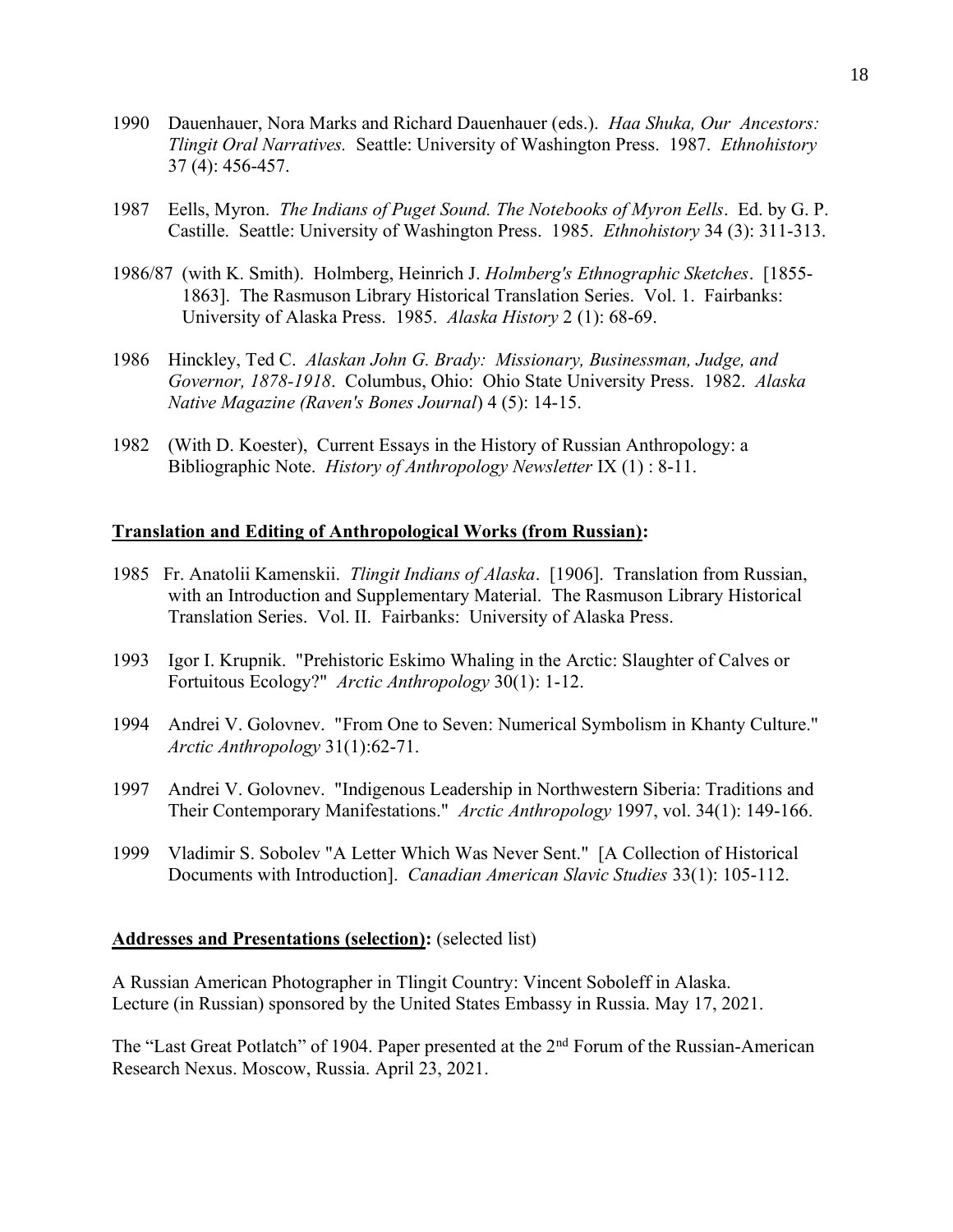Moisei Krol's Return to the Jewish People via Ethnographic Research among the Buryats. Paper presented at the International Workshop/Conference "Anthropology of Siberia in the Late  $19<sup>th</sup> - 20<sup>th</sup>$  Centuries. Halle, Germany. March 12, 2021.

Fr. Andrew Kashevaroff (1863-1940), an Ethnologist of Alaska Native Cultures. Paper presented at the American Seminar, Moscow, Russia. November 21, 2020.

Alexander Goldenweiser: an American Anthropologist with Russian-Jewish Roots. Lecture presented at the Davis Center for Russian and Eurasian Studies, Harvard University. October 14, 2020.

Moisei Krol's Return to the Jewish People via Ethnographic Research among the Buryats. Paper presented at the 2020 Meeting of the European Association of Social Anthropologists. Lisbon, Portugal, July 22, 2020.

Nora Marks Dauenhauer's Unparalleled Contribution to the Study of Tlingit Ceremonial Oratory. Paper presented at the 2019 Annual Meeting of the American Anthropological Association. Vancouver, Canada, November 22, 2019

Is "Russian" a Racial Category? American Census Takers Confront Russian Mixed-Bloods in Sitka, Alaska in the Early 20th Century. Paper presented at the 2018 Annual Meeting of the American Society for Ethnohistory. Oaxaca, Mexico, October 13, 2018.

Richard Dauenhauer's Life and Work -- a Beautiful Act of Translation. Public Lecture, "Evening at Egan" Lecture Series, University of Alaska Southeast, Juneau, Alaska, September 21, 2018

Tlingit-Russian Interpreters Before and After 1867. Paper presented at the 2017 Conference of Tlingit Tribes and Clans, Sitka, Alaska, October 16, 2017.

Struggling to Maintain Their Separate Space: Russian Creoles in Sitka, Alaska Between the Tlingit and the Euro-Americans, 1867-1917. Paper presented at the 2016 Annual Meeting of the American Society for Ethnohistory. Nashville, TN, November 10, 2016.

Setting the Record Straight: Boas, Soviet Russia, and the Communist Party, USA. Paper presented at the Annual Meeting of the American Anthropological Association. Denver, CO. November 18, 2015.

Franz Boas and the Communist Party, USA. Paper presented at a Symposium "Will the Real Franz Boas Please Stand Up?" University of Western Ontario, London, Ontario, Canada, October 9, 2015.

Those Who Stayed Behind: Sitka Creoles after 1867. Public lecture presented at the Sitka National Historical Park, Sitka, Alaska, March 26, 2015.

Robert Lowie's Pro-German Sympathies in 1914-1917.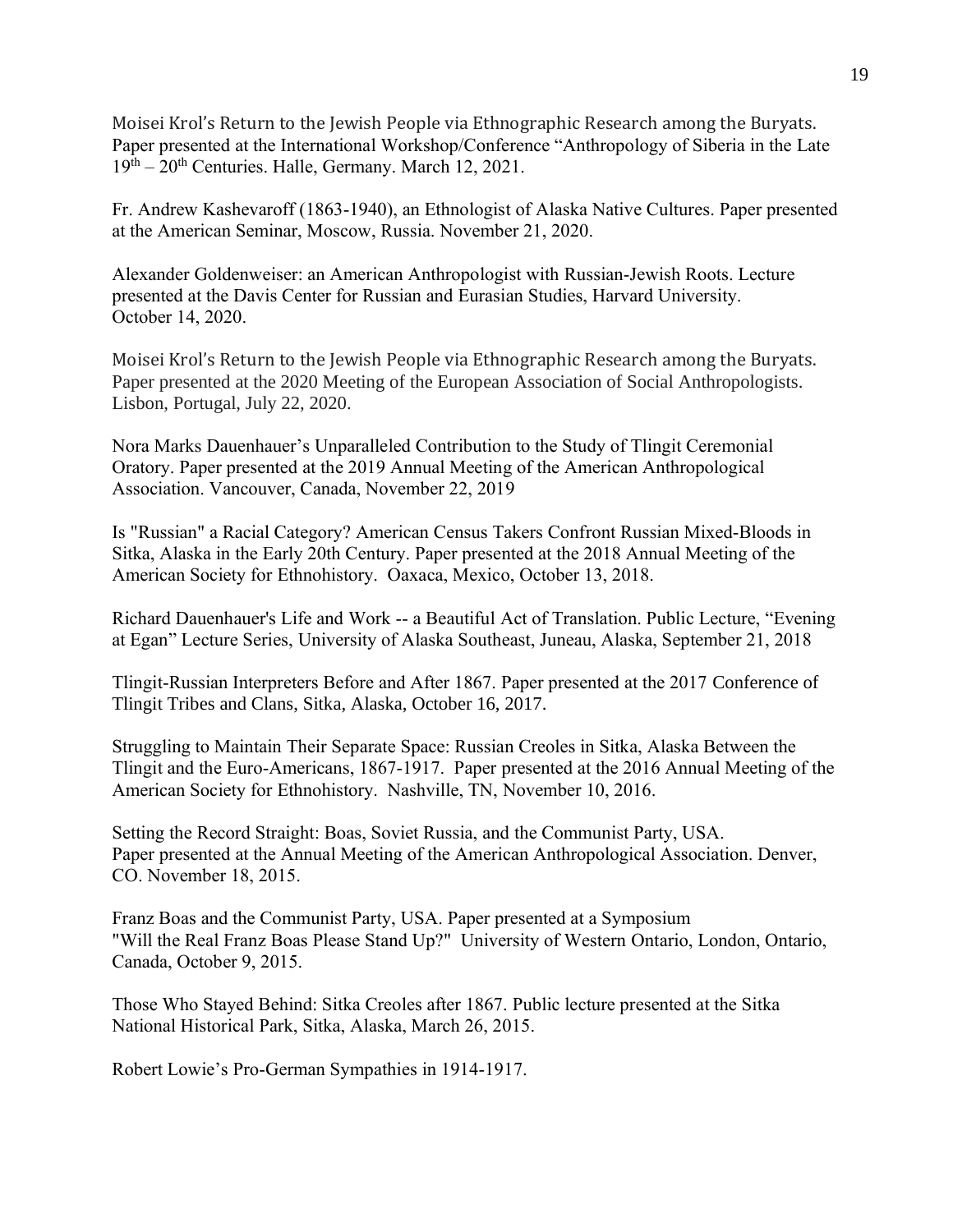Paper to be presented at the Annual Meeting of the American Anthropological Association. Washington, D.C.., December 6, 2014.

Raymond D. Fogelson's Paper "The Ethnohistory of Events and Non-Events." Presentation at a Roundtable Discussion. 2014 Annual Meeting of the American Society for Ethnohistory, Indianapolis, IN, October 10, 2014.

Creoles as Seen by the Russian Orthodox Clergy after the Sale of Alaska. Paper to be presented at the 2014 Meeting of the American Studies Association of Norway, Tromso University, September 19-21, 2014.

An Old Art Form for New Occasions: Tlingit Totem Poles at the Dawn of the New Millennium. Shepard Krech III Lecture, Haffenreffer Museum of Anthropology, Brown University, Providence, RI, April 10, 2014

The Truth about Alexander Goldenweiser's Fieldwork. Paper presented at the 2013 Annual Meeting of the American Anthropological Association. Chicago, Illinois, November 22, 2013

Sitka Creoles and Tlingit after the Sale of Alaska. Paper presented at the 2013 Conference of Tlingit tribes and Clans. Juneau, Alaska, November 8, 2013.

To Study Our Past, Make Sense of Our Present and Develop Our National Consciousness: Lev Shternberg's Comprehensive Program for Jewish Ethnography in Soviet Russia. Paper Presented at the Conference "Going to the People: Jews and the Ethnographic Impulse." Indiana University, Bloomington, Indiana, February 17-18, 2013.

Was the Falling Out Between Lowie and Goldenweiser Purely Academic? Paper presented at the 2012 Annual Meeting of the American Anthropological Association. San Francisco, California, November 14, 2012.

Joseph Johansson Lindqvist's Multiethnic and Multicultural Descendants. Paper presented at the Fifth International Conference on Russian America. Mariehamn, Finland. August 22, 2012.

Vincent Soboleff Photographic Collection: Report on a Forthcoming Publication. Paper presented at the 2012 Conference of Tlingit Tribes and Clans, Sitka, Alaska, March 29, 2012.

Philip Drucker's Study of the Alaska Native Brotherhood: What the Fieldnotes Can Tell Us. Paper presented in a session "Alaska Native Brotherhood and the Political and Cultural History of the Tlingit People" at the 2012 Conference of Tlingit Tribes and Clans, Sitka, Alaska, March 30, 2012.

Bernhard J. Stern (1894-1960), an American Apologist for Soviet Anthropology and Stalinist Russia. Paper presented at the 2011 Annual Meeting of the American Anthropological Association, Montreal, Quebec, Canada, November 19, 2011.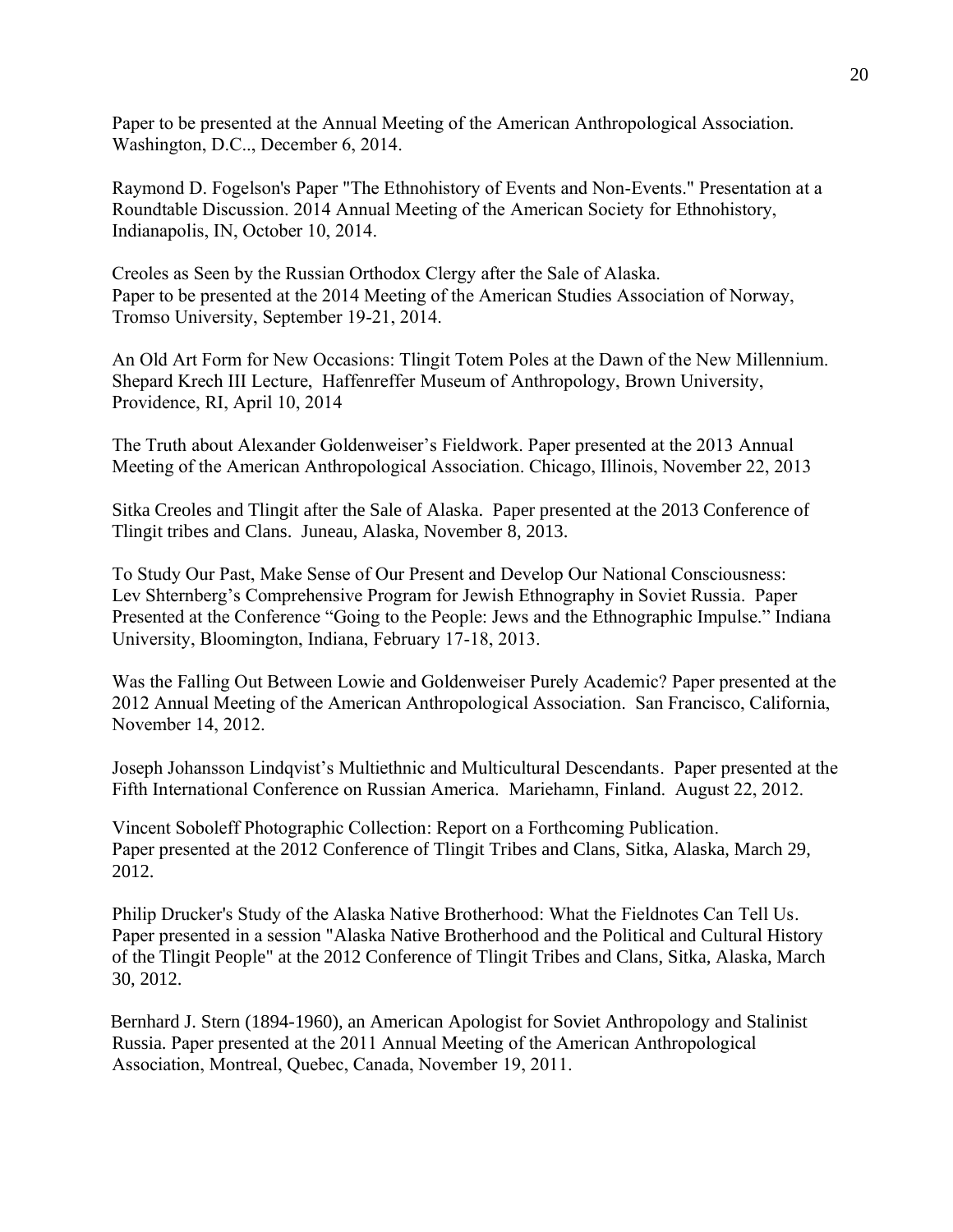Nauchnye vzgliady L. Ia. Shternberga v kontekste mirovoi etnologii i ego sobstvennoi ideologii narodnika i evreiskogo patriota [*Lev Shternberg's Scholarly Views in the Context of World Ethnology as Well as His Own Ideology of a Russian Populist and a Jewish Patriot*]. Paper presented at the International Conference Dedicated to the 150 Anniversary of Lev Shternberg's Birth, St. Petersburg, Russia, October 24-26, 2011.

Grazhdanskoe muzhestvo uchenogo: L. Ia. Shternberg posle oktiabria 1917 g. [*A Scholar's Civil Courage: Lev Shternberg after the October 1917 Coup*]. Paper presented at the International Conference Dedicated to the 150 Anniversary of Lev Shternberg's Birth, St. Petersburg, Russia, October 24-26, 2011.

From *Narodnichestvo* to the Jewish *Narod*: Lev Shternberg's Search for a Secular Humanistic Judaism. Presentation at the Seminar on Russian and East European Jewish Studies. Davis Center for Russian and Eurasian Studies, Harvard University. November 3, 2010.

Sergei Ionovich Kostromitinov aka Colonel George Kostrometinoff, a Russian Citizen by Birth, an American Citizen by Purchase. Paper presented at the 4th International Conference on Russian America, Sitka, Alaska, August 20, 2010

"Proud Heirs to a Golden Age" or "Russians in Name Only": Sitka Creoles after 1867 as Seen by the Russian Orthodox Clergy. Paper presented at the 2009 Annual meeting of the American Association for the Advancement of Slavic Studies, Boston.

Vincent Ivanovich Soboleff -- a Russian-American Photographer in Tlingit Country. Paper presented at the 2009 Annual Meeting of the American Anthropological Association, Philadelphia.

Alexander Goldenweiser's Politics. Paper presented at the 15 International Congress of the World Union of Jewish Studies, Jerusalem, Israel, August 2, 2009

 Ethnographic and Ethnohistorical Research among the Tlingit of Southeastern Alaska: a Thirty-Year Retrospective. Keynote Address at the 2009 Annual Meeting of the Alaska Anthropology Association, March 13, 2009, Juneau, Alaska

Alexander Goldenweiser's Politics. Paper presented at the Annual Meeting of the American Anthropological Association, San Francisco, CA, November 22, 2008

"The 2004 Centennial Potlatch: History, Memory and Politics among the Northern Tlingit." Lecture in the Anthropology Department, McGill University, Montreal, Quebec, Canada, March 17, 2008.

"Russian-Jewish New York in 1905 as Seen by Two Narodniks-Ethnographers. Paper presented at a conference "Russian-Jewish New York." Organized by the New York Public Library and Columbia University's Bakhmeteff Archive. April 4-6, 2006. New York, New York.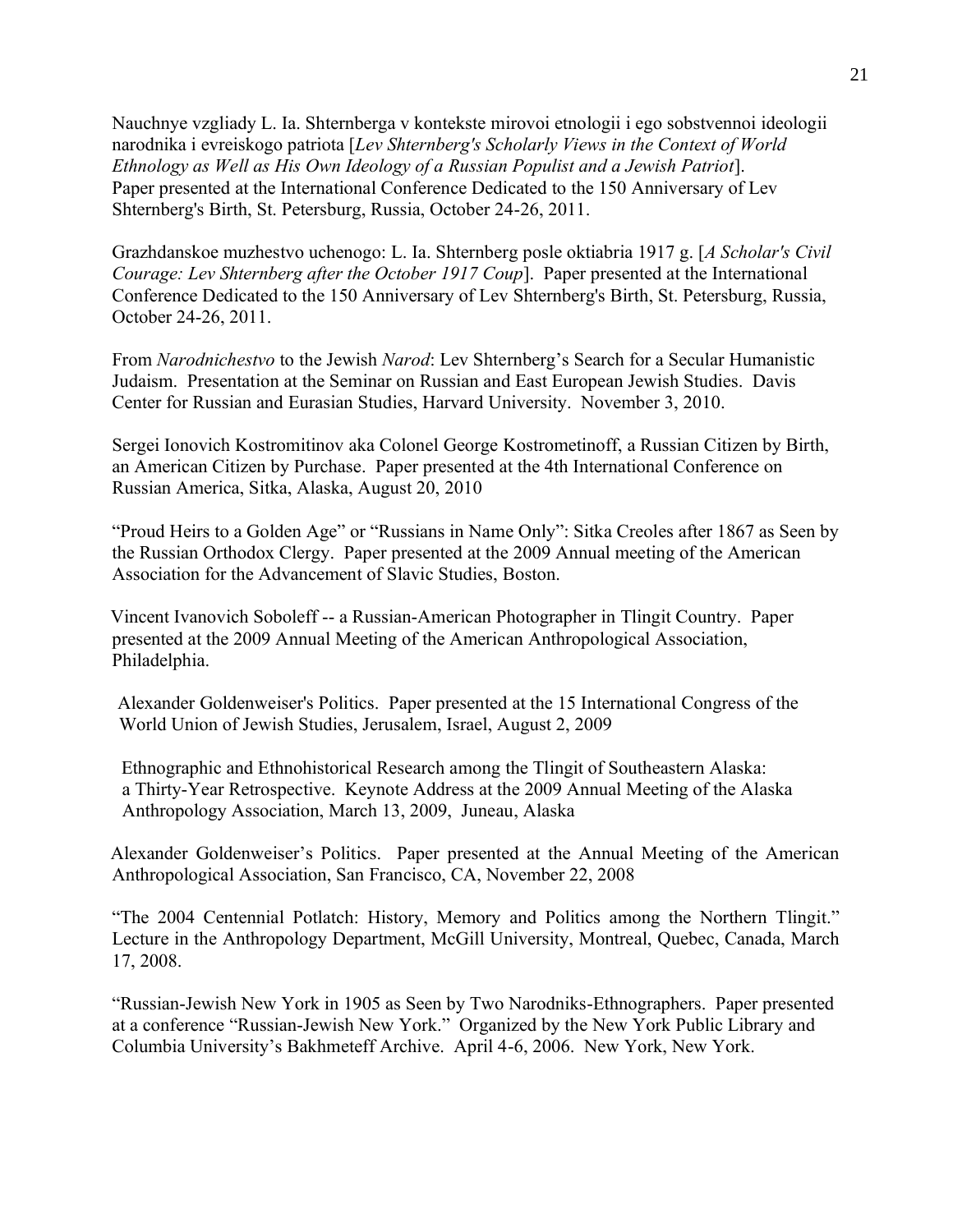"Lev Shternberg (1861-1927)—Russian Socialist, Jewish Activist, Anthropologist." Paper presented in the Five College Slavic Seminar. Smith College, Northampton, Massachusetts, February 23, 2006.

What Was Lev Shternberg's "Dreyfus Affair" All About? Using Archives to Chart a New History of (Russian) Anthropology. 2004 Annual Meeting of the American Society for Ethnohistory, Chicago, IL, October 29, 2004.

"Lev Shternberg (1861-1927)—Russian Socialist, Jewish Activist, Anthropologist." Presentation at the Davis Center Historians' Seminar, Harvard University, March 5, 2004.

"Memory Eternal: Tlingit Mortuary and Memorial Rites and Russian Orthodox Christianity." Lecture delivered at the Topeka Public Library, Topeka, Kansas, January 23, 2003. Sponsored by the Heartland Orthodox Museum, Topeka, Kansas

" 'Divine Election in Primitive Religion': Ethnography and Evolutionist Theory in Lev Shternberg's Interpretation of Shamanism. Read in a Session "Northern Shamanism and Its Observers and Interpreters" at the Annual Meeting of the American Society for Ethnohistory, Quebec City, Quebec, Canada, October 16, 2002

"Franz Boas and Lev Shternberg: Science, Politics, and Friendship." Read in a Session "Boas and European Anthropologists: Science, Politics, and Personal Ties" at the Annual Meeting of the American Anthropological Association, Washington, DC, November 29, 2001

"The Return of the Sacred *At.óow*: the Effect of Repatriation of Clan Crest Objects on Tlingit Identity, Society, and Ritual Life." Paper read at the International Conference "Northwest Coast Ethnology at the Millennium." College de France, Paris, June 23, 2000

"The Return of the Sacred *At.óow*: the Effect of Repatriation of Clan Crest Objects on Tlingit Identity, Society, and Ritual Life." Presentation delivered at a Lecture Series "Consuming Identities," organized by Brown University's Anthropology Department. Providence, Rhode Island, March 9, 2000

# **Organizing Sessions and Symposia** (selected list: since 2000 only)

- 2019 Co-organizing and chairing a session "Honoring First Nations' Anthropologists." Annual Meeting of the American Anthropological Association, Vancouver, Canada, November 22, 2019.
- 2018-19 Participating in the work of the Organizing Committee of the 2019 Conference of Tlingit Tribes and Clans.
- 2016-17 Participating in the work of the Organizing Committee of the 2017 Conference of Tlingit Tribes and Clans.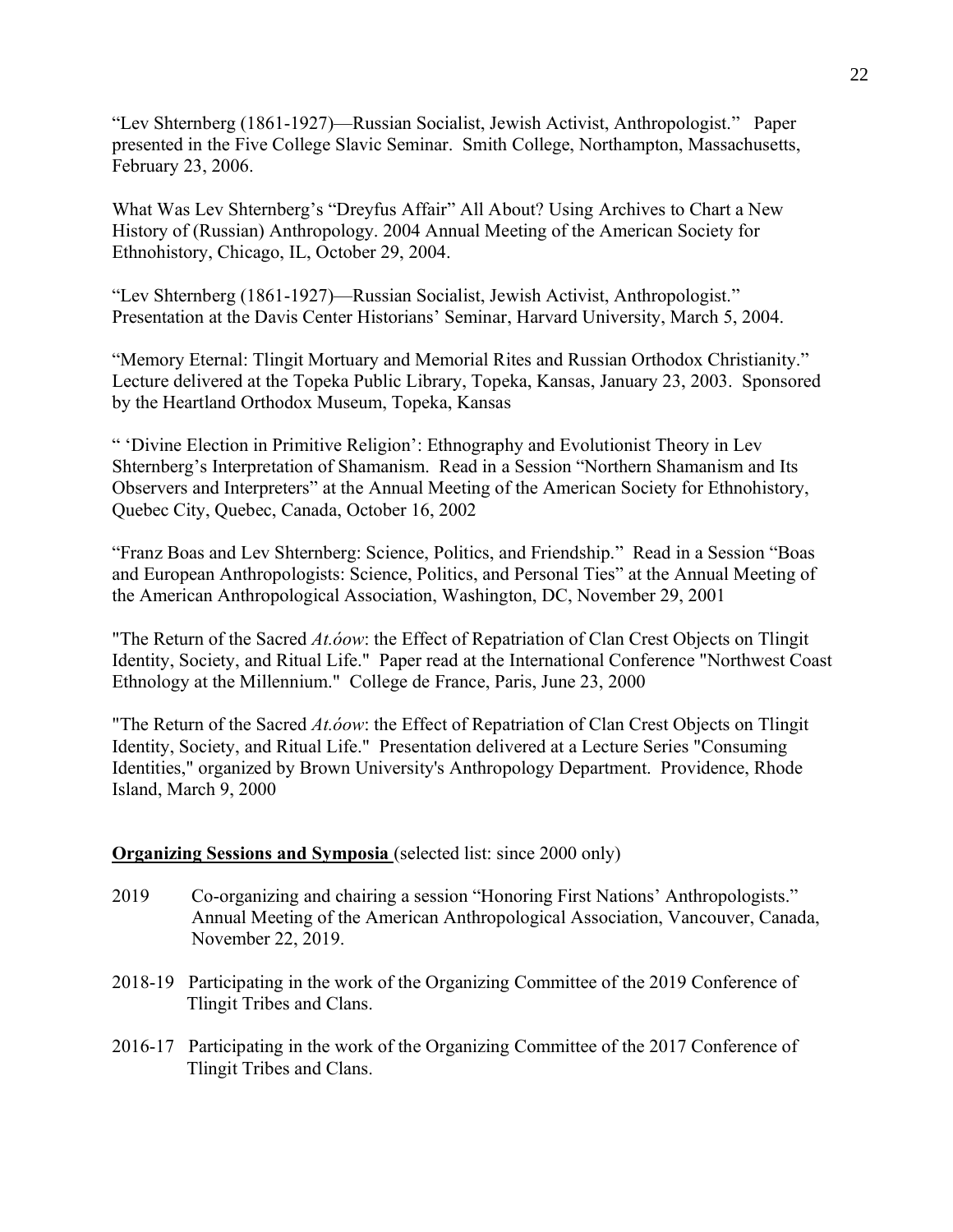- 2014-15 Participating in the work of the Organizing Committee of the 2015 Conference of Tlingit Tribes and Clans.
- 2014 Co-organizing a Session "World War I, Socio-Political Escalation/Destabilization and Production of Anthropology." Annual Meeting of the American Anthropological Association. Washington, D.C., November 3-7, 2014.
- 2013 Co-organizing a Session "Contextualizing Current Engagements." George W. Stocking Session in the History of Anthropology. Annual Meeting of the American Anthropological Association, Chicago, November 20-24, 2013.
- 2013 Organizing and chairing a Native American Studies symposium at Dartmouth College, entitled "*Collaborative Research in the Study of Native American Cultures*." October 3-4, 2013.
- 2013 Participating in the Organizing Committee of the 2013 Conference of Tlingit Tribes and Clans, Juneau, Alaska, November 6-10, 2013.
- 2012 Participating in the Organizing Committee of the 2012 Conference of Tlingit Tribes and Clans, Sitka, Alaska, March 27-April 1, 2012
- 2012 Co-organized a Session "History of Berkeley's Anthropology: New Subjects, New Questions, New Perspectives." Annual Meeting of the American Anthropological Association, San Francisco. November 14, 2012.
- 2012 Organized a Session "Alaska Native Brotherhood and the Cultural History of the Tlingit People." The 2012 Conference of Tlingit Tribes and Clans, Sitka, Alaska, March 28-April 1, 2012.
- 2011 Participating in the Committee Organizing an International Conference Celebrating the 150th Anniversary of the Birth of Lev Ia. Shternberg. Museum of Anthropology and Ethnography, St. Petersburg, Russia. October 24-26, 2011.
- 2010 "Creating Creoles and Being Creole in Siberia, Russian America, and Alaska." Session at the 2010 Annual Meeting of the American Society for Ethnohistory.
- 2009 Co-organized a Session "Photographs as a Resource in Anthropology…." For the 2009 Annual Meeting of the American Anthropological Association, Philadelphia, Pennsylvania.
- 2008-2009 Sharing Our Knowledge: a Conference of Tlingit Tribes and Clans (member of the organizing committee), Juneau, Alaska, March 25-28, 2009
- 2008 "The Past in the Present: Indigenous Peoples and Commemoration in North, Central, and South America" Session at the 2008 Annual Meeting of the American Society for Ethnohistory, Eugene, Oregon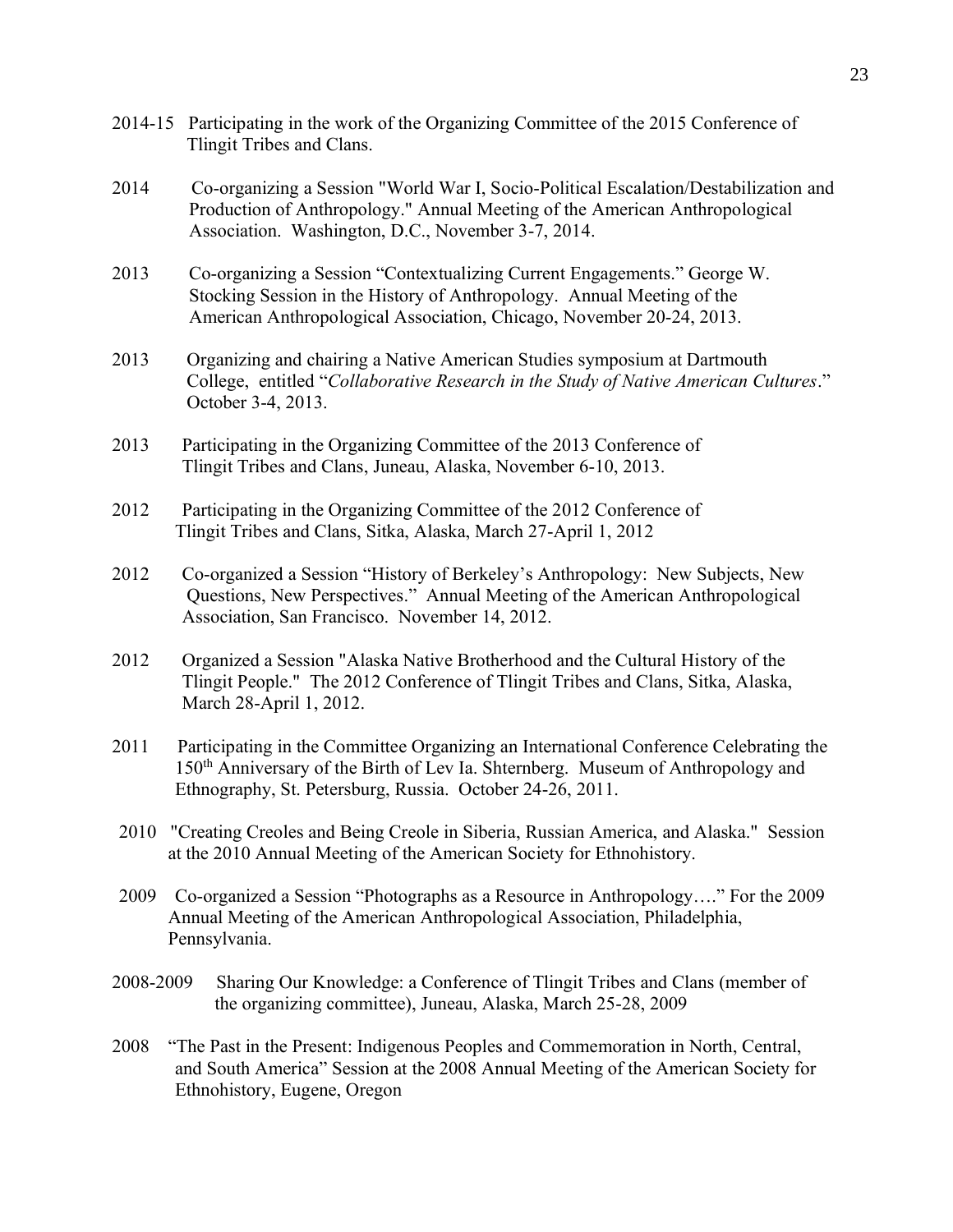- 2006 Sharing Our Knowledge: Conference of Tsimshian, Haida and Tlingit Clans, Sitka, Alaska, March 22-25, 2007 (member of the organizing committee). (Funded in part by the Arctic Social Science Program of the National Science Foundation).
- 2002 "Northern Shamanism and Its Observers and Interpreters" Session (co-organized with Andrei Znamenski) at the 2002 Annual Meeting of the American Society for Ethnohistory, Quebec City, Quebec, Canada
- 2000 International Conference "Northwest Coast Ethnology: Assessments and Perspectives." Paris (co-organized with Marie Mauzé and Michael Harkin)

## **Professional Interviews:**

2015 "Interview-discussion: 'death studies' and Western anthropology." Sergei Kan interviewed by Sergei Mokhov (in Russian). *Arkheologiia Russkoi Smerti* Vol. I (1):10- 30.

#### **Professional Reviewing:**

Blackwell Publishers (manuscript review)

Kluwer Academic Publishers (manuscript review)

McGraw-Hill (manuscript review)

Mayfield Publishing Company (manuscript review)

New England University Press (manuscript review)

W. W. Norton and Company (manuscript review)

Oxford University Press

Rutgers University Press (manuscript review)

University of Arizona Press (manuscript review)

Cornell University Press (manuscript review)

University of Chicago Press (manuscript review)

University of Michigan Press (manuscript review)